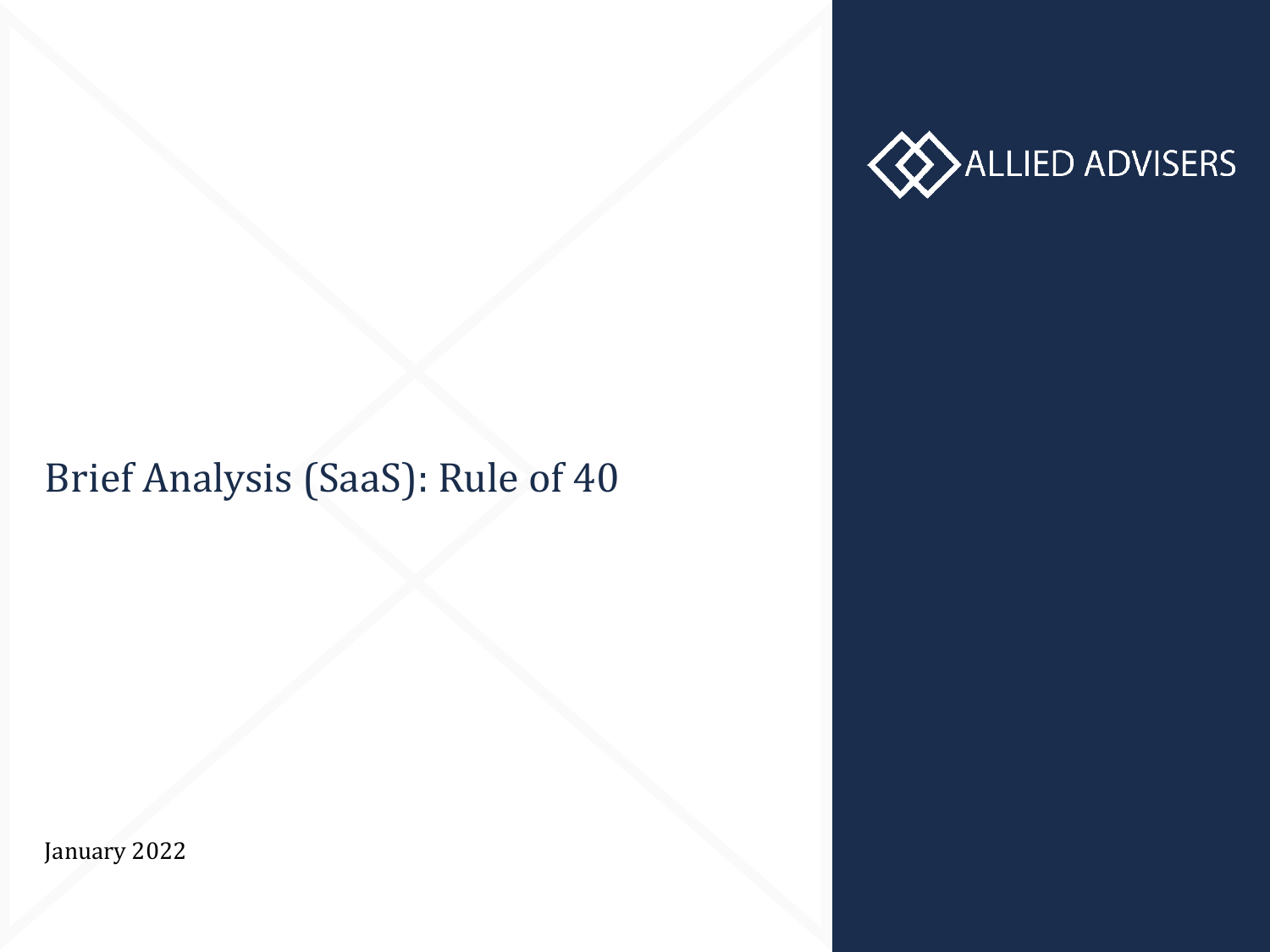## Rule of 40 Overview for SaaS Companies



#### **Rule of 40**



#### **Growth and Margin Tradeoff**

The rule of 40 focuses on balancing the tradeoff between growth and profit. It's difficult to have high profit and high growth at the same time. A company needs to determine where it falls in this equation. It is a useful tool for assessing the tradeoffs that need to be made between growth and profits at any point in a company's lifecycle.

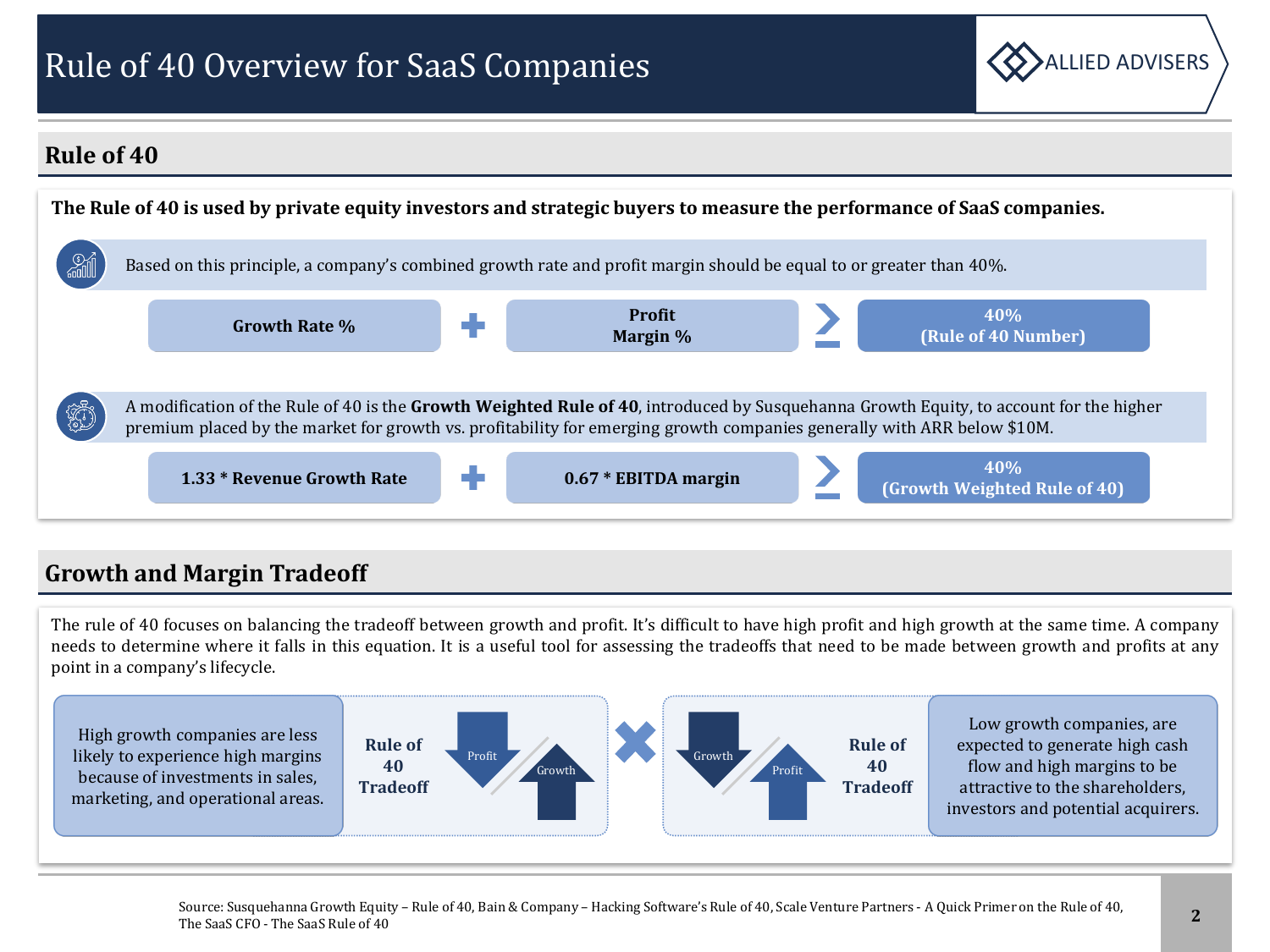## Compelling Valuations When Outperforming the Rule of  $40 \leq \sum_{\text{ALLED ADVISERS}}$



#### **Median EV/Revenue Multiple for SaaS companies by Rule of 40 Score**



#### **Median EV/Revenue Multiple for SaaS companies by Growth Weighted Rule of 40 Score**



Note: Last twelve months (LTM) financials used for calculating Rule of 40 Score and Enterprise Value (EV)/Revenue Multiples. Weighted Rule of 40 is Growth Weighted Rule of 40, introduced by Susquehanna Growth Equity.

"n" denotes number of SaaS companies in the corresponding buckets.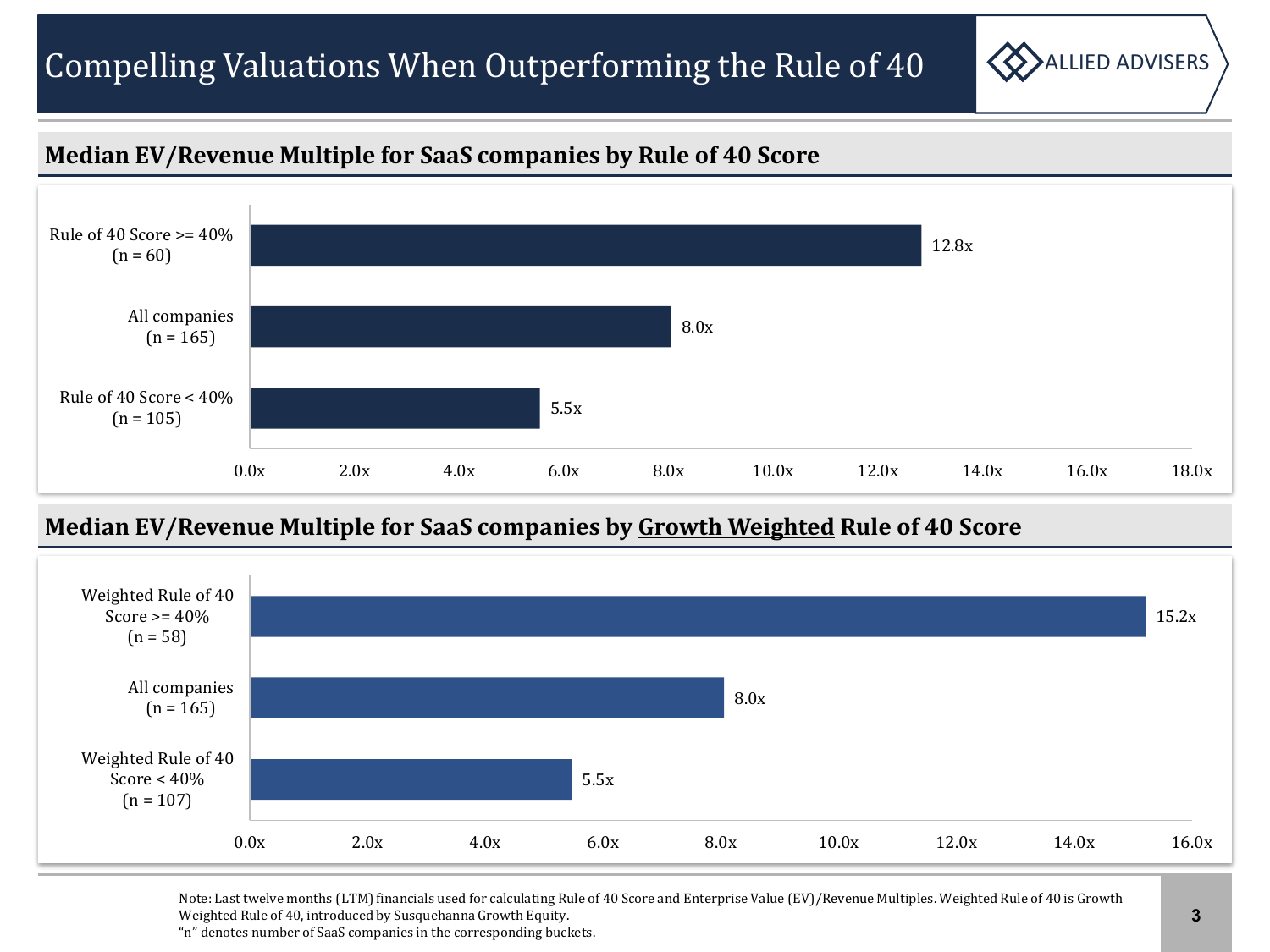## Compelling Valuations When Outperforming the Rule of  $40 \leq \sum_{\text{ALLED ADVISERS}}$



#### **Median EV/Revenue Multiple for SaaS Verticals by Rule of 40 Score**



Note: Last twelve months (LTM) financials used for calculating Rule of 40 Score and Enterprise Value (EV)/Revenue Multiples. Growth Weighted Rule of 40 is introduced by Susquehanna Growth Equity.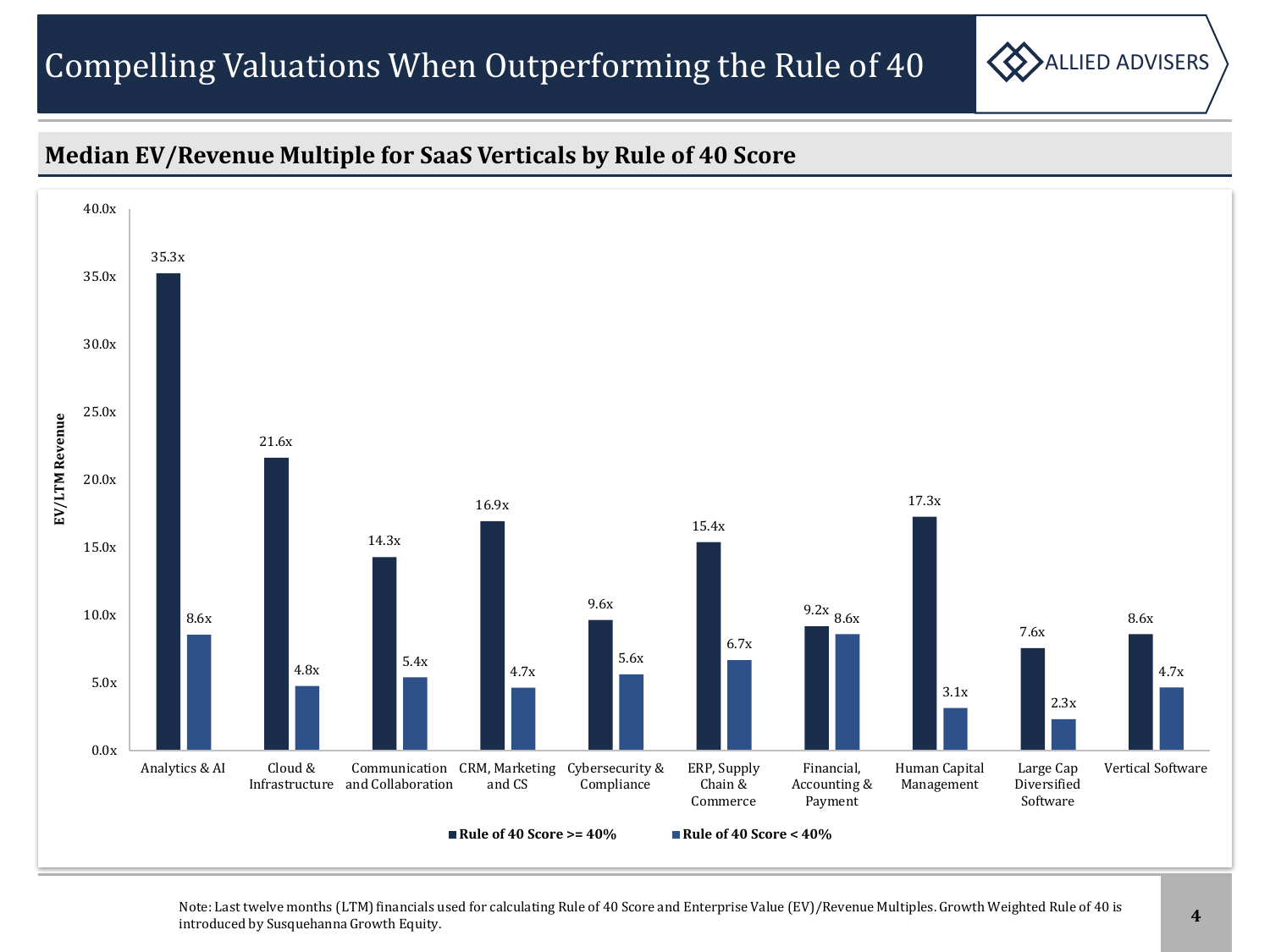



Note: Last twelve months (LTM) financials used for calculating Rule of 40 Score and Enterprise Value (EV)/Revenue Multiples. Growth Weighted Rule of 40 is introduced by Susquehanna Growth Equity.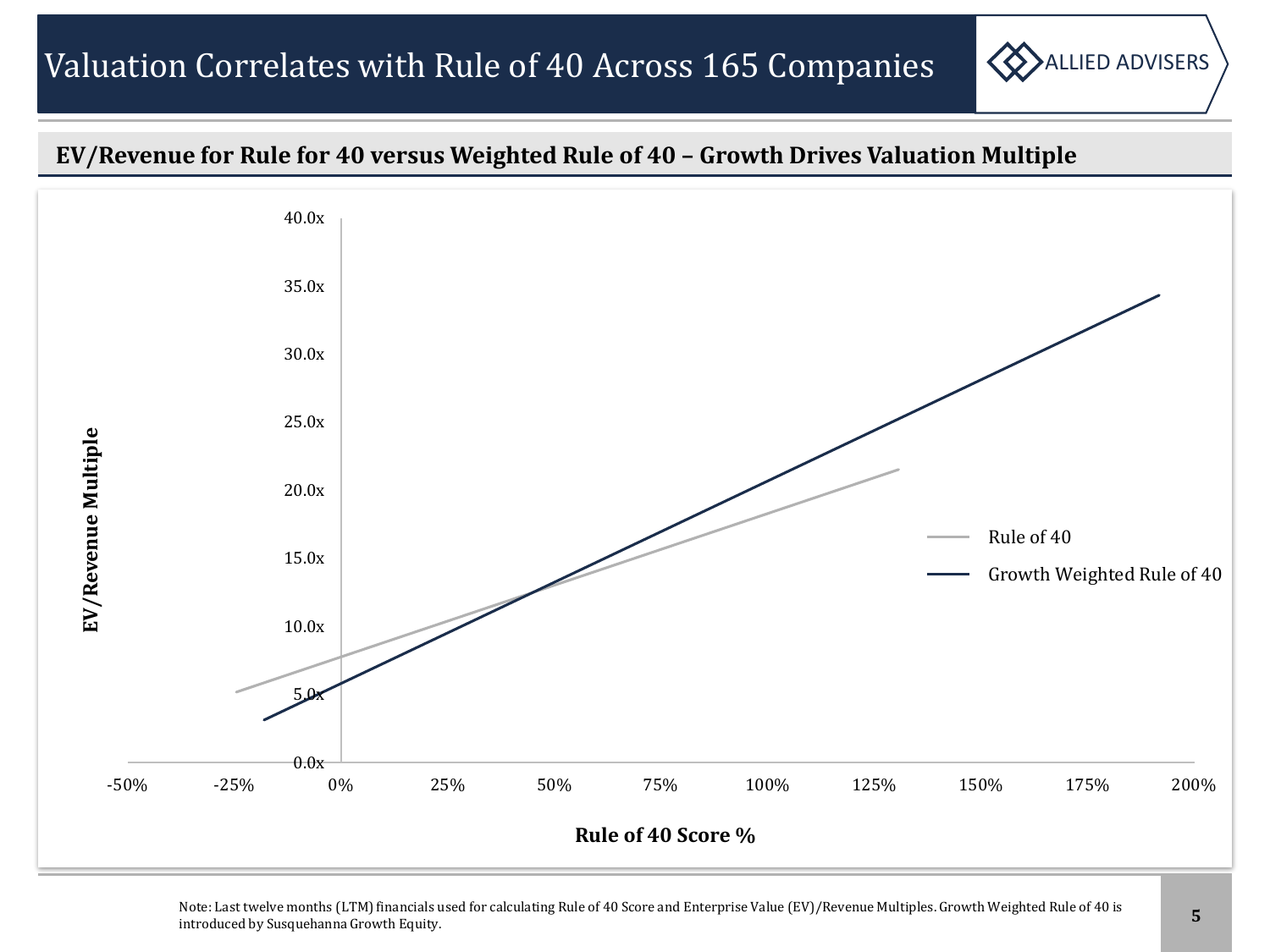

ALLIED ADVISERS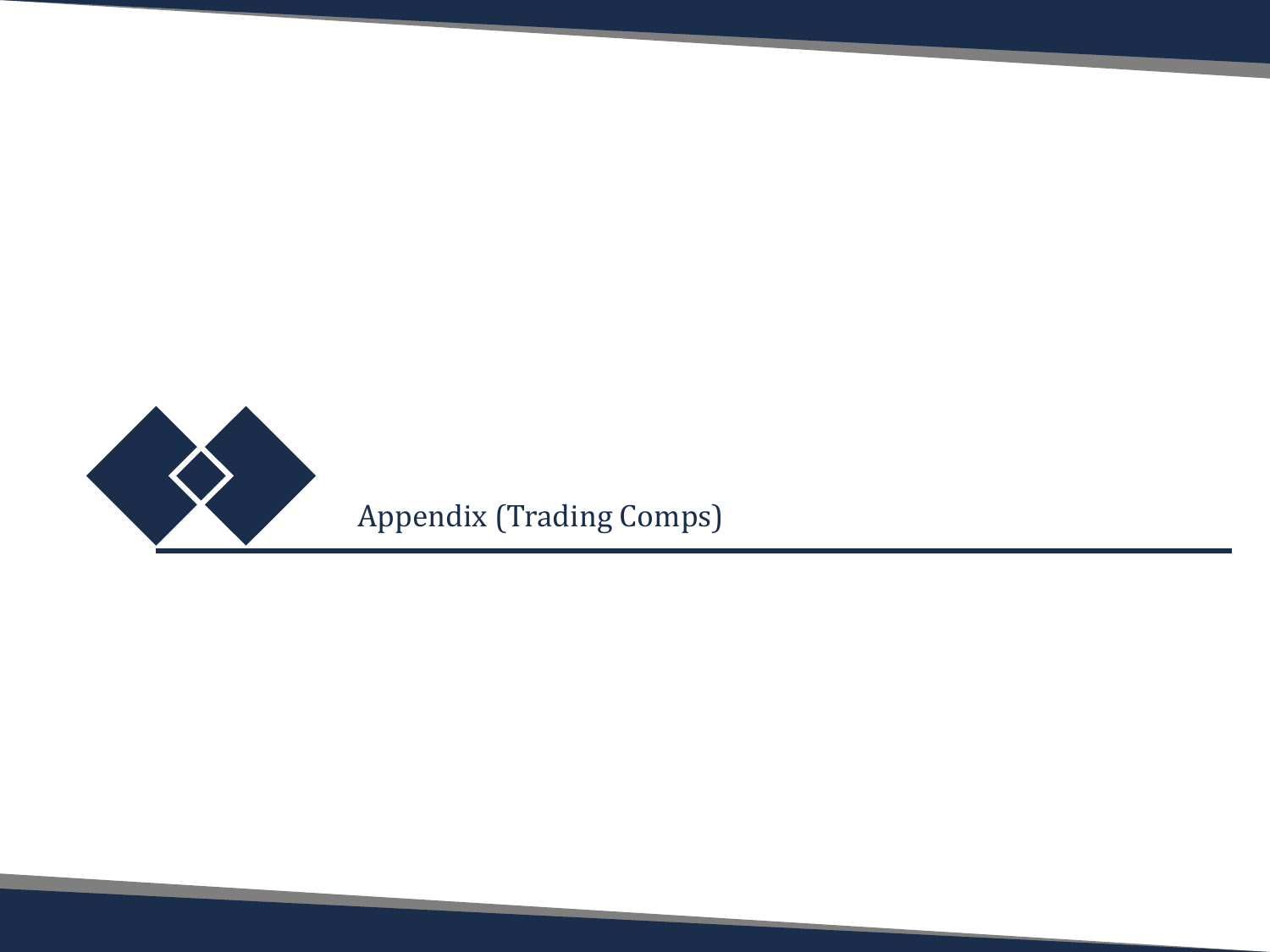### SaaS Companies Used in Rule of 40 Analysis Allied ADVISERS



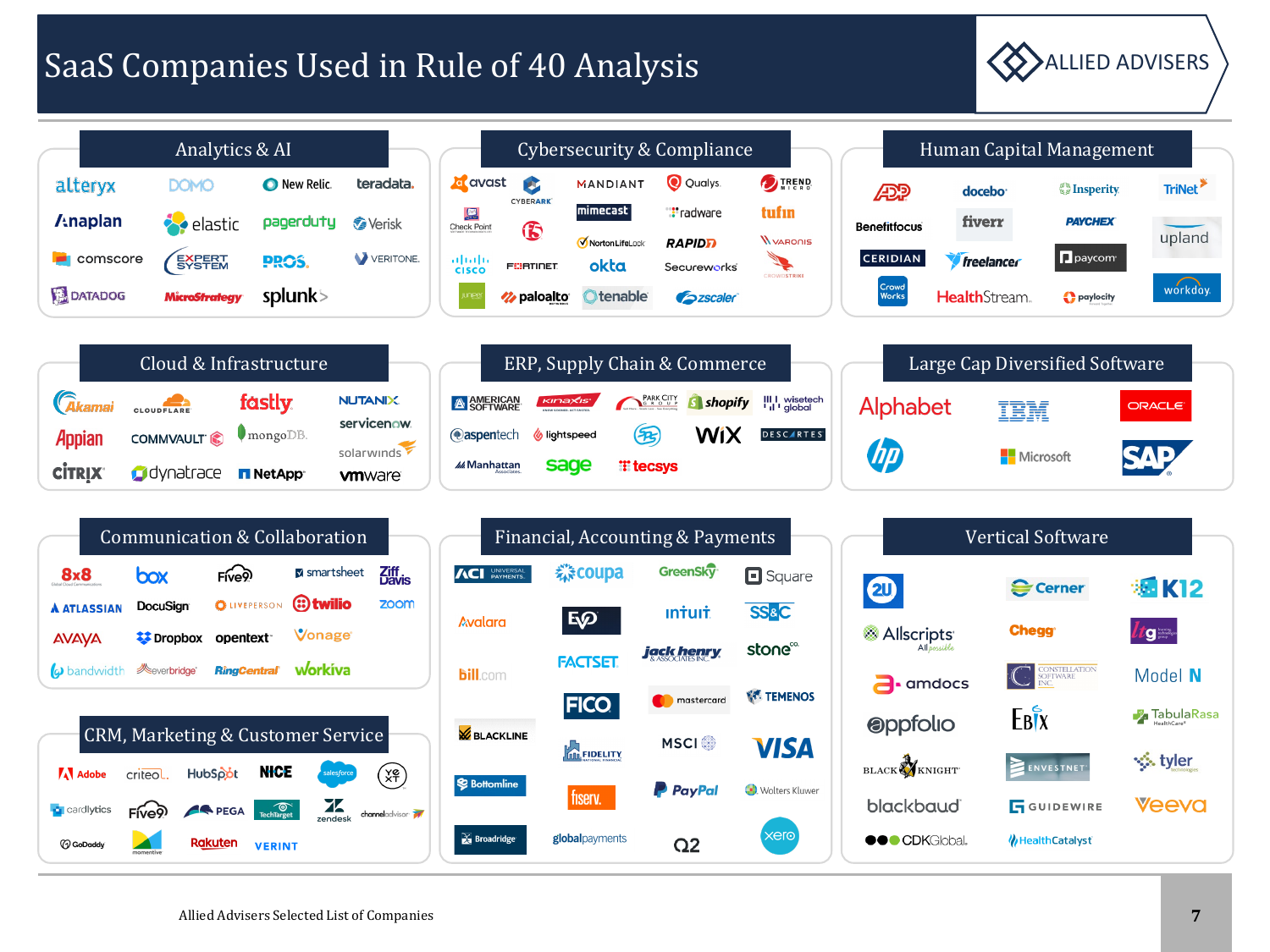

| Company       | <b>Share Price</b><br>$3$ -Jan-22 | <b>Market Cap</b><br>(m) | EV<br>(m) | <b>Revenue</b><br>LTM(m) | <b>EBITDA</b><br>LTM(m) | <b>Revenue</b><br><b>Growth YoY</b> | <b>EBITDA</b><br><b>Margin</b> | <b>EV/Revenue</b><br><b>LTM</b> |
|---------------|-----------------------------------|--------------------------|-----------|--------------------------|-------------------------|-------------------------------------|--------------------------------|---------------------------------|
| Datadog       | \$163.83                          | \$51,118                 | \$50,458  | \$880                    | \$6                     | 63.1%                               | $0.7\%$                        | 57.3x                           |
| Verisk        | \$221.66                          | \$35,723                 | \$38,846  | \$2,946                  | \$1,371                 | 7.2%                                | 46.5%                          | 13.2x                           |
| Average       | \$192.75                          | \$43,420                 | \$44,652  | \$1,913                  | \$689                   | 35.2%                               | 23.6%                          | 35.3x                           |
| <b>Median</b> | \$192.75                          | \$43,420                 | \$44,652  | \$1,913                  | \$689                   | 35.2%                               | 23.6%                          | 35.3x                           |

| <b>Company</b>        | <b>Share Price</b><br>$3$ -Jan-22 | <b>Market Cap</b><br>(m) | EV<br>(m) | <b>Revenue</b><br>LTM(m) | <b>EBITDA</b><br>LTM(m) | <b>Revenue</b><br><b>Growth YoY</b> | <b>EBITDA</b><br><b>Margin</b> | <b>EV/Revenue</b><br><b>LTM</b> |
|-----------------------|-----------------------------------|--------------------------|-----------|--------------------------|-------------------------|-------------------------------------|--------------------------------|---------------------------------|
| Elastic               | \$119.57                          | \$11,074                 | \$10,787  | \$734                    | (\$107)                 | 43.7%                               | $(14.6\%)$                     | 14.7x                           |
| Teradata              | \$43.92                           | \$4,765                  | \$4,765   | \$1,933                  | \$398                   | 5.1%                                | 20.6%                          | 2.5x                            |
| Microstrategy         | \$558.26                          | \$5,943                  | \$8,128   | \$508                    | \$88                    | 5.1%                                | 17.3%                          | 16.0x                           |
| Comscore              | \$3.39                            | \$279                    | \$512     | \$360                    | \$17                    | $(0.2\%)$                           | 4.7%                           | 1.4x                            |
| PagerDuty             | \$35.09                           | \$3,017                  | \$2,780   | \$262                    | ( \$71)                 | 31.0%                               | $(27.1\%)$                     | 10.6x                           |
| Anaplan               | \$45.65                           | \$6,741                  | \$6,479   | \$552                    | (\$161)                 | 30.4%                               | $(29.2\%)$                     | 11.7x                           |
| Alteryx               | \$62.44                           | \$4,212                  | \$4,475   | \$523                    | $($ \$47)               | 6.4%                                | $(8.9\%)$                      | 8.6x                            |
| Domo                  | \$49.29                           | \$1,607                  | \$1,647   | \$245                    | $($ \$67)               | 22.7%                               | (27.2%)                        | 6.7x                            |
| <b>Expert Systems</b> | \$2.53                            | \$130                    | \$117     | \$44                     | ( \$7)                  | $9.6\%$                             | $(16.5\%)$                     | 2.6x                            |
| New Relic             | \$105.87                          | \$6,925                  | \$6,715   | \$715                    | (\$155)                 | 11.5%                               | (21.7%)                        | 9.4x                            |
| Veritone              | \$22.50                           | \$785                    | \$718     | \$77                     | ( \$49]                 | 44.3%                               | $(63.7\%)$                     | 9.3x                            |
| <b>PROS Holdings</b>  | \$35.94                           | \$1,595                  | \$1,620   | \$247                    | ( \$47)                 | $(4.0\%)$                           | $(18.9\%)$                     | 6.6x                            |
| Splunk                | \$116.96                          | \$18,572                 | \$20,265  | \$2,518                  | $($ \$886)              | 10.6%                               | $(35.2\%)$                     | 8.0x                            |
| Average               | \$92.42                           | \$5,050                  | \$5,308   | \$671                    | $($ \$84)               | <b>16.6%</b>                        | $(17.0\%)$                     | 8.3x                            |
| <b>Median</b>         | \$45.65                           | \$4,212                  | \$4,475   | \$508                    | $($ \$49)               | 10.6%                               | $(18.9\%)$                     | <b>8.6x</b>                     |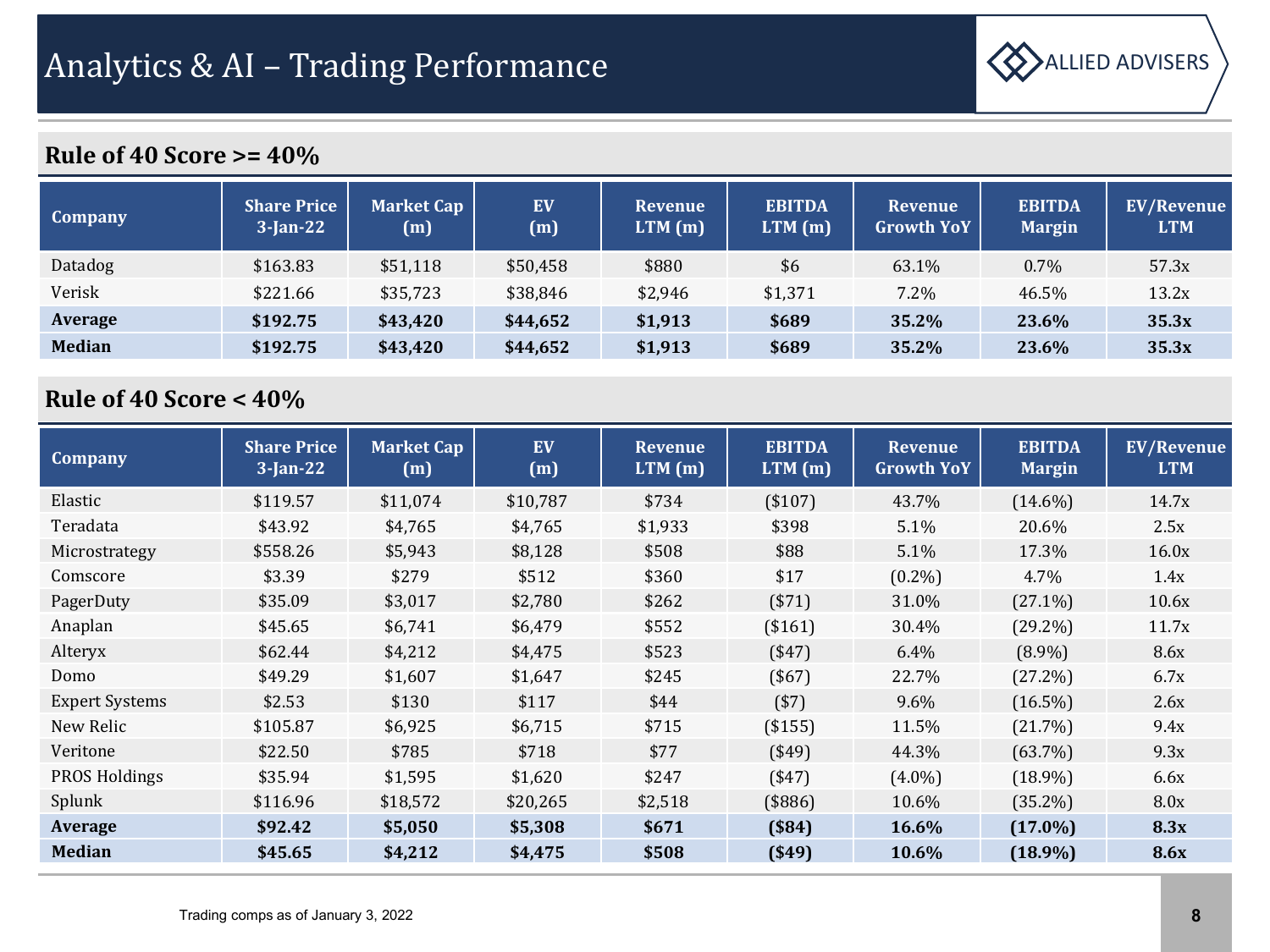

| <b>Company</b> | <b>Share Price</b><br>$3$ -Jan-22 | <b>Market Cap</b><br>(m) | <b>EV</b><br>(m) | <b>Revenue</b><br>$LTM$ (m) | <b>EBITDA</b><br>LTM(m) | <b>Revenue</b><br><b>Growth YoY</b> | <b>EBITDA</b><br><b>Margin</b> | <b>EV/Revenue</b><br><b>LTM</b> |
|----------------|-----------------------------------|--------------------------|------------------|-----------------------------|-------------------------|-------------------------------------|--------------------------------|---------------------------------|
| Dynatrace      | \$59.30                           | \$16,905                 | \$16,933         | \$816                       | \$139                   | 32.0%                               | 17.0%                          | 20.8x                           |
| Akamai         | \$117.51                          | \$19,093                 | \$19,186         | \$3,402                     | \$1,358                 | 8.9%                                | 39.9%                          | 5.6x                            |
| Servicenow     | \$630.14                          | \$125,395                | \$124,591        | \$5,532                     | \$774                   | 31.1%                               | 14.0%                          | 22.5x                           |
| Cloudfare      | \$126.16                          | \$40,591                 | \$40,025         | \$589                       | ( \$41)                 | 51.3%                               | $(7.0\%)$                      | 68.0x                           |
| Average        | \$233.28                          | \$50,496                 | \$50,184         | \$2,585                     | \$557                   | 30.8%                               | 16.0%                          | 29.2x                           |
| <b>Median</b>  | \$121.84                          | \$29,842                 | \$29,606         | \$2,109                     | \$456                   | 31.5%                               | 15.5%                          | 21.6x                           |

| <b>Company</b> | <b>Share Price</b><br>$3$ -Jan-22 | <b>Market Cap</b><br>(m) | EV<br>(m) | <b>Revenue</b><br>LTM(m) | <b>EBITDA</b><br>LTM(m) | <b>Revenue</b><br><b>Growth YoY</b> | <b>EBITDA</b><br><b>Margin</b> | <b>EV/Revenue</b><br><b>LTM</b> |
|----------------|-----------------------------------|--------------------------|-----------|--------------------------|-------------------------|-------------------------------------|--------------------------------|---------------------------------|
| <b>VMWare</b>  | \$118.20                          | \$49,687                 | \$48,884  | \$12,614                 | \$3,242                 | $9.2\%$                             | 25.7%                          | 3.9x                            |
| Netapp         | \$92.39                           | \$20,536                 | \$18,887  | \$6,049                  | \$1,374                 | 9.5%                                | 22.7%                          | 3.1x                            |
| Solarwinds     | \$14.41                           | \$2,292                  | \$3,577   | \$1,020                  | \$194                   | 1.8%                                | 19.0%                          | 3.5x                            |
| Citrix         | \$98.26                           | \$12,255                 | \$15,315  | \$3,176                  | \$676                   | $(1.9\%)$                           | 21.3%                          | 4.8x                            |
| Commvault      | \$69.11                           | \$3,145                  | \$2,869   | \$741                    | \$72                    | 8.1%                                | 9.8%                           | 3.9x                            |
| MongoDB        | \$487.56                          | \$32,546                 | \$31,985  | \$778                    | (\$242)                 | 43.4%                               | $(31.1\%)$                     | 41.1x                           |
| Appian         | \$65.84                           | \$4,687                  | \$4,554   | \$346                    | ( \$54)                 | 18.6%                               | $(15.5\%)$                     | 13.2x                           |
| Fastly         | \$36.30                           | \$4,265                  | \$4,242   | \$339                    | (\$125)                 | 27.0%                               | $(36.8\%)$                     | 12.5x                           |
| Nutanix        | \$31.63                           | \$6,863                  | \$6,978   | \$1,460                  | (\$494)                 | 11.8%                               | $(33.8\%)$                     | 4.8x                            |
| Average        | \$112.63                          | \$15,142                 | \$15,255  | \$2,947                  | \$516                   | 14.2%                               | $(2.1\%)$                      | 10.1x                           |
| <b>Median</b>  | \$69.11                           | \$6,863                  | \$6,978   | \$1,020                  | \$72                    | 9.5%                                | 9.8%                           | 4.8x                            |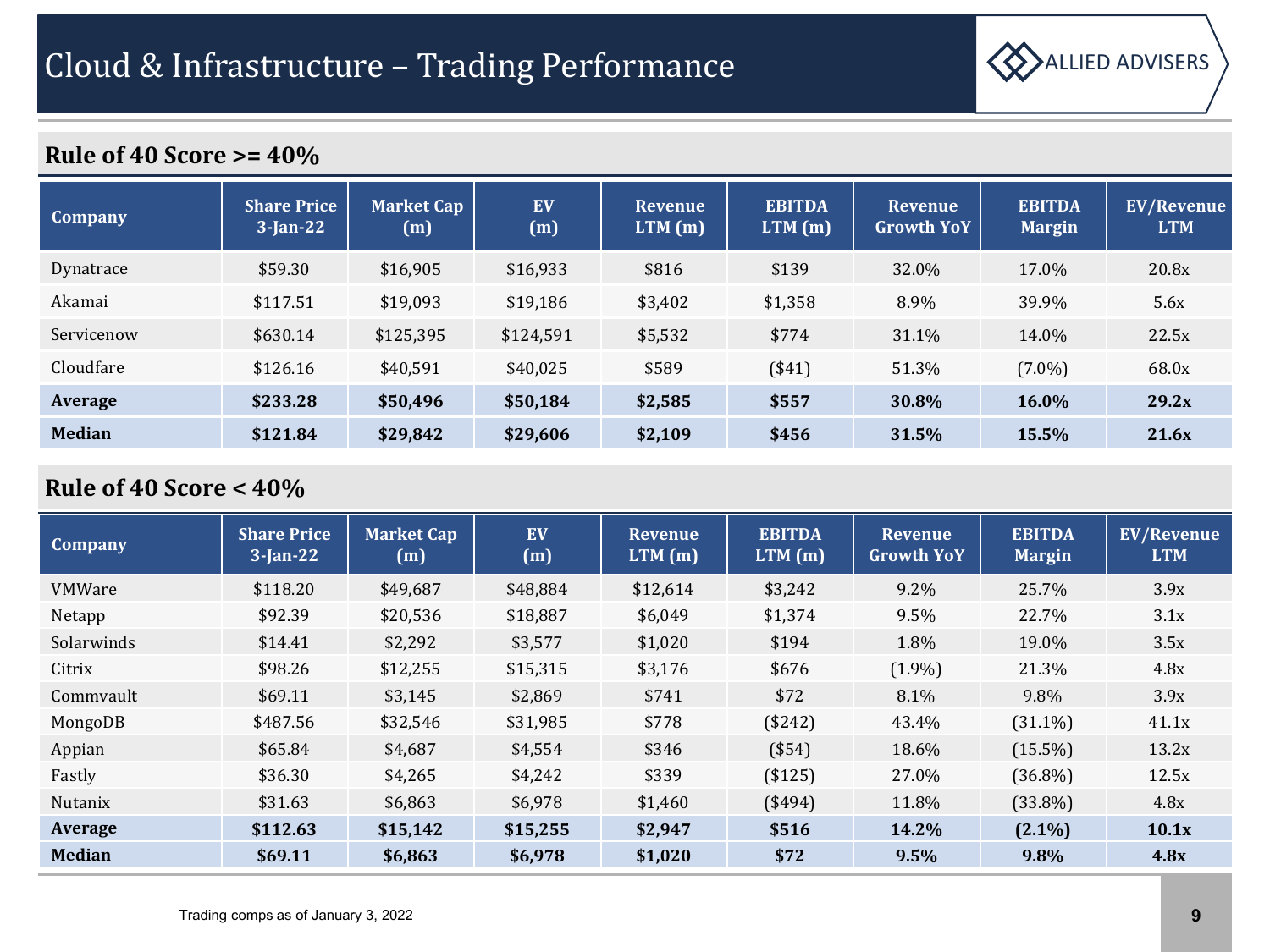

| <b>Company</b>    | <b>Share Price</b><br>$3$ -Jan-22 | <b>Market Cap</b><br>(m) | EV<br>(m) | <b>Revenue</b><br>LTM(m) | <b>EBITDA</b><br>LTM(m) | <b>Revenue</b><br><b>Growth YoY</b> | <b>EBITDA</b><br><b>Margin</b> | <b>EV/Revenue</b><br><b>LTM</b> |
|-------------------|-----------------------------------|--------------------------|-----------|--------------------------|-------------------------|-------------------------------------|--------------------------------|---------------------------------|
| Zoom              | \$184.26                          | \$54,908                 | \$49,588  | \$3,911                  | \$1,207                 | 99.8%                               | 30.9%                          | 12.7x                           |
| Bandwidth         | \$73.42                           | \$1,845                  | \$2,022   | \$478                    | \$41                    | 63.6%                               | 8.7%                           | 4.2x                            |
| Ziff Davis, Inc.  | \$113.17                          | \$5,457                  | \$6,706   | \$1,741                  | \$721                   | 22.1%                               | 41.4%                          | 3.9x                            |
| DocuSign          | \$157.01                          | \$31,069                 | \$31,152  | \$1,957                  | \$52                    | 50.9%                               | $2.6\%$                        | 15.9x                           |
| Twilio            | \$262.29                          | \$46,774                 | \$42,669  | \$2,547                  | (\$467)                 | 64.9%                               | $(18.3\%)$                     | 16.8x                           |
| Five <sub>9</sub> | \$138.95                          | \$9,455                  | \$9,659   | \$564                    | \$19                    | 41.2%                               | $3.4\%$                        | 17.1x                           |
| Atlassian         | \$350.42                          | \$88,569                 | \$88,151  | \$2,244                  | \$209                   | 31.2%                               | 9.3%                           | 39.3x                           |
| Open Text         | \$47.34                           | \$12,856                 | \$14,972  | \$3,414                  | \$1,172                 | $6.1\%$                             | 34.3%                          | 4.4x                            |
| Average           | \$165.86                          | \$31.367                 | \$30.615  | \$2.107                  | \$369                   | 47.5%                               | 14.0%                          | 14.3x                           |
| <b>Median</b>     | \$147.98                          | \$21,962                 | \$23,062  | \$2,100                  | \$131                   | 46.1%                               | $9.0\%$                        | 14.3x                           |

| <b>Company</b> | <b>Share Price</b><br>$3$ -Jan-22 | <b>Market Cap</b><br>(m) | EV<br>(m) | <b>Revenue</b><br>LTM(m) | <b>EBITDA</b><br>LTM(m) | <b>Revenue</b><br><b>Growth YoY</b> | <b>EBITDA</b><br><b>Margin</b> | <b>EV/Revenue</b><br><b>LTM</b> |
|----------------|-----------------------------------|--------------------------|-----------|--------------------------|-------------------------|-------------------------------------|--------------------------------|---------------------------------|
| <b>Dropbox</b> | \$24.96                           | \$9,485                  | \$10,058  | \$2,097                  | \$558                   | 13.0%                               | 26.6%                          | 4.8x                            |
| Liveperson     | \$35.55                           | \$2,579                  | \$2,525   | \$448                    | $($ \$5)                | 30.4%                               | $(1.1\%)$                      | 5.6x                            |
| RingCentral    | \$192.41                          | \$17,979                 | \$19,068  | \$1,481                  | (\$103)                 | 34.4%                               | $(7.0\%)$                      | 12.9x                           |
| <b>Box</b>     | \$26.40                           | \$3,915                  | \$4,351   | \$840                    | \$102                   | 11.2%                               | 12.2%                          | 5.2x                            |
| Workiva        | \$128.13                          | \$6,517                  | \$6,327   | \$416                    | ( \$3]                  | 23.2%                               | $(0.6\%)$                      | 15.2x                           |
| Smartsheet     | \$76.43                           | \$9,688                  | \$9,328   | \$503                    | $($ \$99)               | 42.1%                               | $(19.8\%)$                     | 18.5x                           |
| Avaya          | \$20.66                           | \$1,738                  | \$4,422   | \$2,973                  | \$555                   | $3.5\%$                             | 18.7%                          | 1.5x                            |
| Everbridge     | \$67.88                           | \$2,618                  | \$2,749   | \$341                    | ( \$52)                 | 35.1%                               | $(15.3\%)$                     | 8.1x                            |
| Vonage         | \$20.77                           | \$5,248                  | \$5,696   | \$1,296                  | \$136                   | $3.7\%$                             | 10.5%                          | 4.4x                            |
| 8x8            | \$17.71                           | \$2,024                  | \$2,284   | \$581                    | (\$118)                 | 18.4%                               | $(20.3\%)$                     | 3.9x                            |
| Average        | \$61.09                           | \$6,179                  | \$6,681   | \$1,098                  | \$97                    | 21.5%                               | $0.4\%$                        | 8.0x                            |
| <b>Median</b>  | \$30.98                           | \$4,582                  | \$5,059   | \$711                    | ( \$4)                  | 20.8%                               | $(0.9\%)$                      | 5.4x                            |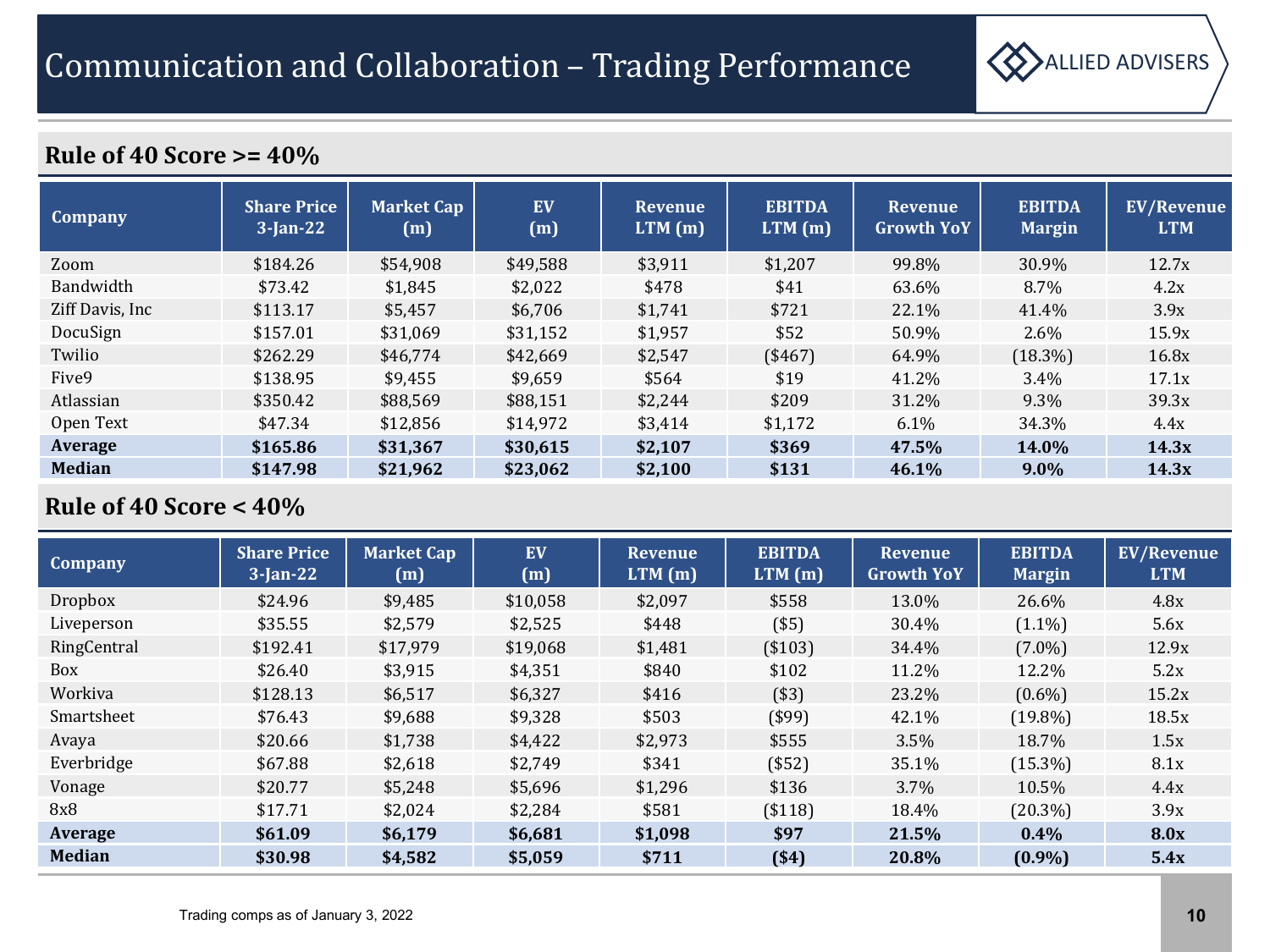

| <b>Company</b>    | <b>Share Price</b><br>$3$ -Jan-22 | <b>Market Cap</b><br>(m) | EV<br>(m) | <b>Revenue</b><br>LTM(m) | <b>EBITDA</b><br>LTM(m) | <b>Revenue</b><br><b>Growth YoY</b> | <b>EBITDA</b><br><b>Margin</b> | <b>EV/Revenue</b><br><b>LTM</b> |
|-------------------|-----------------------------------|--------------------------|-----------|--------------------------|-------------------------|-------------------------------------|--------------------------------|---------------------------------|
| TechTarget        | \$96.91                           | \$2,793                  | \$2,910   | \$232                    | \$50                    | 67.9%                               | 21.7%                          | 12.5x                           |
| Adobe             | \$564.37                          | \$268,527                | \$267,402 | \$15,785                 | \$6,698                 | 22.7%                               | 42.4%                          | 16.9x                           |
| Hubspot           | \$607.59                          | \$28,709                 | \$28,253  | \$1,183                  | \$12                    | 44.8%                               | 1.0%                           | 23.9x                           |
| Five <sub>9</sub> | \$138.95                          | \$9,455                  | \$9,659   | \$564                    | \$19                    | 41.2%                               | 3.4%                           | 17.1x                           |
| Salesforce        | \$255.46                          | \$251,628                | \$256,575 | \$24,983                 | \$4,616                 | 23.2%                               | 18.5%                          | 10.3x                           |
| Average           | \$332.66                          | \$112,222                | \$112,960 | \$8,550                  | \$2,279                 | 40.0%                               | 17.4%                          | 16.1x                           |
| <b>Median</b>     | \$255.46                          | \$28,709                 | \$28,253  | \$1,183                  | \$50                    | 41.2%                               | 18.5%                          | 16.9x                           |

| <b>Company</b>        | <b>Share Price</b><br>$3$ -Jan-22 | <b>Market Cap</b><br>(m) | EV<br>(m) | <b>Revenue</b><br>LTM(m) | <b>EBITDA</b><br>LTM(m) | <b>Revenue</b><br><b>Growth YoY</b> | <b>EBITDA</b><br><b>Margin</b> | <b>EV/Revenue</b><br><b>LTM</b> |
|-----------------------|-----------------------------------|--------------------------|-----------|--------------------------|-------------------------|-------------------------------------|--------------------------------|---------------------------------|
| <b>NICE Systems</b>   | \$300.28                          | \$18,954                 | \$18,206  | \$1,836                  | \$468                   | 11.7%                               | 25.5%                          | 9.9x                            |
| ChannelAdvisor        | \$24.27                           | \$729                    | \$640     | \$163                    | \$26                    | 16.5%                               | 16.1%                          | 3.9x                            |
| GoDaddy               | \$84.50                           | \$14,044                 | \$17,074  | \$3,670                  | \$619                   | 13.9%                               | 16.9%                          | 4.7x                            |
| Criteo                | \$38.88                           | \$2,361                  | \$1,967   | \$2,262                  | \$365                   | $9.6\%$                             | 16.1%                          | 0.9x                            |
| Verint                | \$52.64                           | \$3,459                  | \$4,053   | \$1,309                  | \$225                   | 3.6%                                | 17.2%                          | 3.1x                            |
| Zendesk               | \$103.53                          | \$12,516                 | \$12,164  | \$1,247                  | (\$101)                 | 27.7%                               | $(8.1\%)$                      | 9.8x                            |
| Pegasystems           | \$110.25                          | \$9,005                  | \$9,340   | \$1,194                  | ( \$27)                 | 20.0%                               | $(2.2\%)$                      | 7.8x                            |
| Rakuten               | \$10.01                           | \$15,823                 | \$6,939   | \$14,487                 | \$185                   | $9.3\%$                             | 1.3%                           | 0.5x                            |
| Cardlytics            | \$68.61                           | \$2,283                  | \$2,240   | \$244                    | (\$52)                  | 29.1%                               | $(21.2\%)$                     | 9.2x                            |
| Momentive Global Inc. | \$21.24                           | \$3,163                  | \$3,153   | \$427                    | (\$55)                  | 19.1%                               | $(12.9\%)$                     | 7.4x                            |
| yext                  | \$10.00                           | \$1,297                  | \$1,201   | \$382                    | ( \$47)                 | 11.0%                               | $(12.4\%)$                     | 3.1x                            |
| Average               | \$74.93                           | \$7,603                  | \$6,998   | \$2,475                  | \$146                   | 15.6%                               | $3.3\%$                        | 5.5x                            |
| <b>Median</b>         | \$52.64                           | \$3,459                  | \$4,053   | \$1,247                  | \$26                    | 13.9%                               | $1.3\%$                        | 4.7x                            |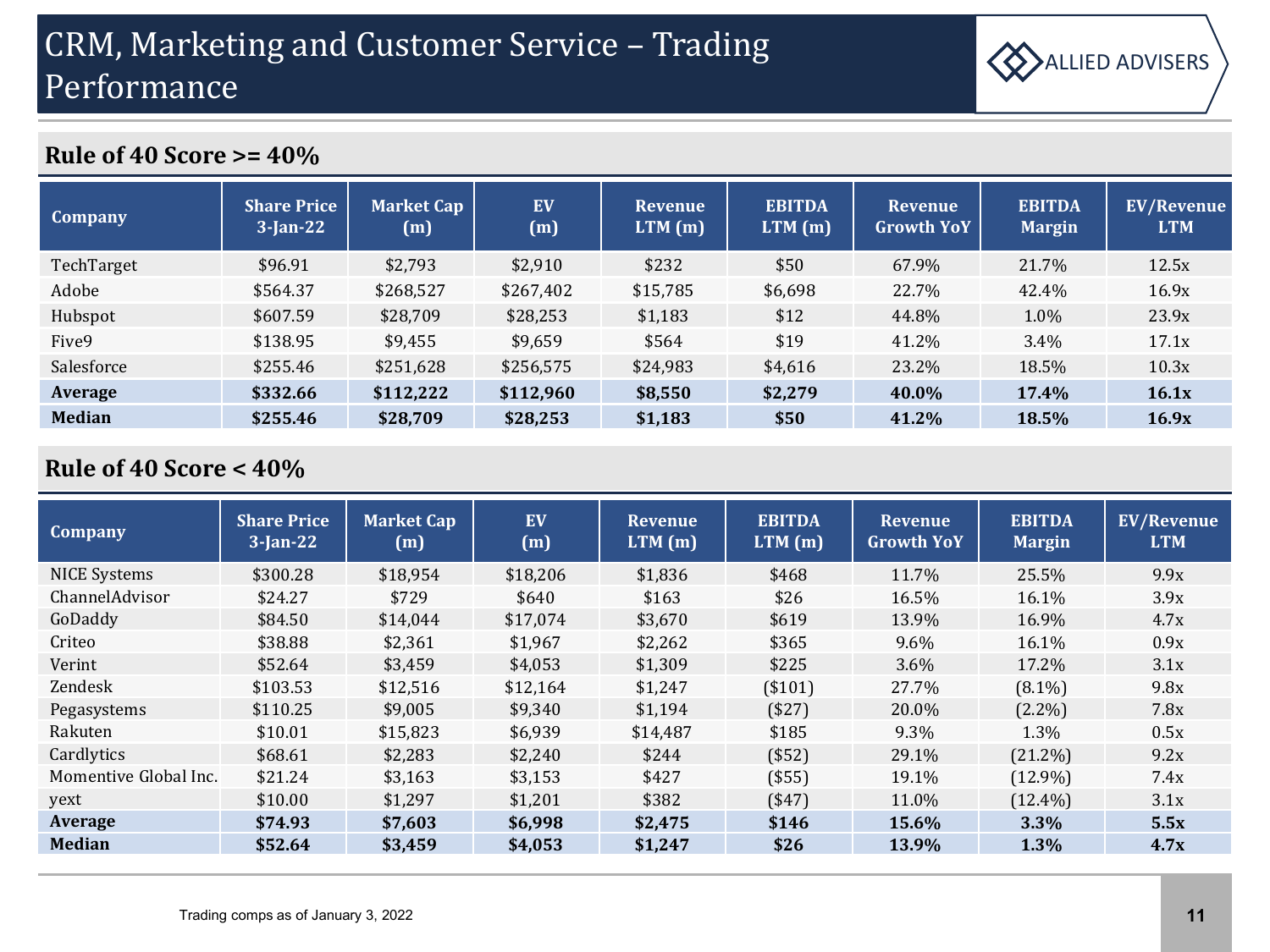

| <b>Company</b>               | <b>Share Price</b><br>$3$ -Jan-22 | <b>Market Cap</b><br>(m) | <b>EV</b><br>(m) | <b>Revenue</b><br>$LTM$ (m) | <b>EBITDA</b><br>$LTM$ (m) | Revenue<br><b>Growth YoY</b> | <b>EBITDA</b><br><b>Margin</b> | <b>EV/Revenue</b><br><b>LTM</b> |
|------------------------------|-----------------------------------|--------------------------|------------------|-----------------------------|----------------------------|------------------------------|--------------------------------|---------------------------------|
| Crowdstrike                  | \$198.33                          | \$45,485                 | \$44,365         | \$1,286                     | (\$61)                     | 68.8%                        | $(4.7\%)$                      | 34.5x                           |
| Avast                        | \$8.17                            | \$8,477                  | \$8,978          | \$931                       | \$490                      | 6.0%                         | 52.6%                          | 9.6x                            |
| NortonLifeLock(Syma<br>ntec) | \$26.33                           | \$15,320                 | \$17,739         | \$2,689                     | \$1,299                    | 8.8%                         | 48.3%                          | 6.6x                            |
| Fortinet                     | \$333.12                          | \$54,465                 | \$52,433         | \$3,127                     | \$704                      | 27.2%                        | 22.5%                          | 16.8x                           |
| <b>Check Point</b>           | \$116.39                          | \$15,456                 | \$11,651         | \$2,132                     | \$949                      | 4.2%                         | 44.5%                          | 5.5x                            |
| Qualys                       | \$136.63                          | \$5,305                  | \$4,872          | \$396                       | \$134                      | 12.3%                        | 33.9%                          | 12.3x                           |
| Mimecast                     | \$79.31                           | \$5,285                  | \$5,129          | \$553                       | \$139                      | 19.7%                        | 25.1%                          | 9.3x                            |
| <b>Average</b>               | \$128.33                          | \$21,399                 | \$20,738         | \$1,588                     | \$522                      | 21.0%                        | 31.7%                          | 13.5x                           |
| <b>Median</b>                | \$116.39                          | \$15,320                 | \$11,651         | \$1,286                     | \$490                      | 12.3%                        | 33.9%                          | 9.6x                            |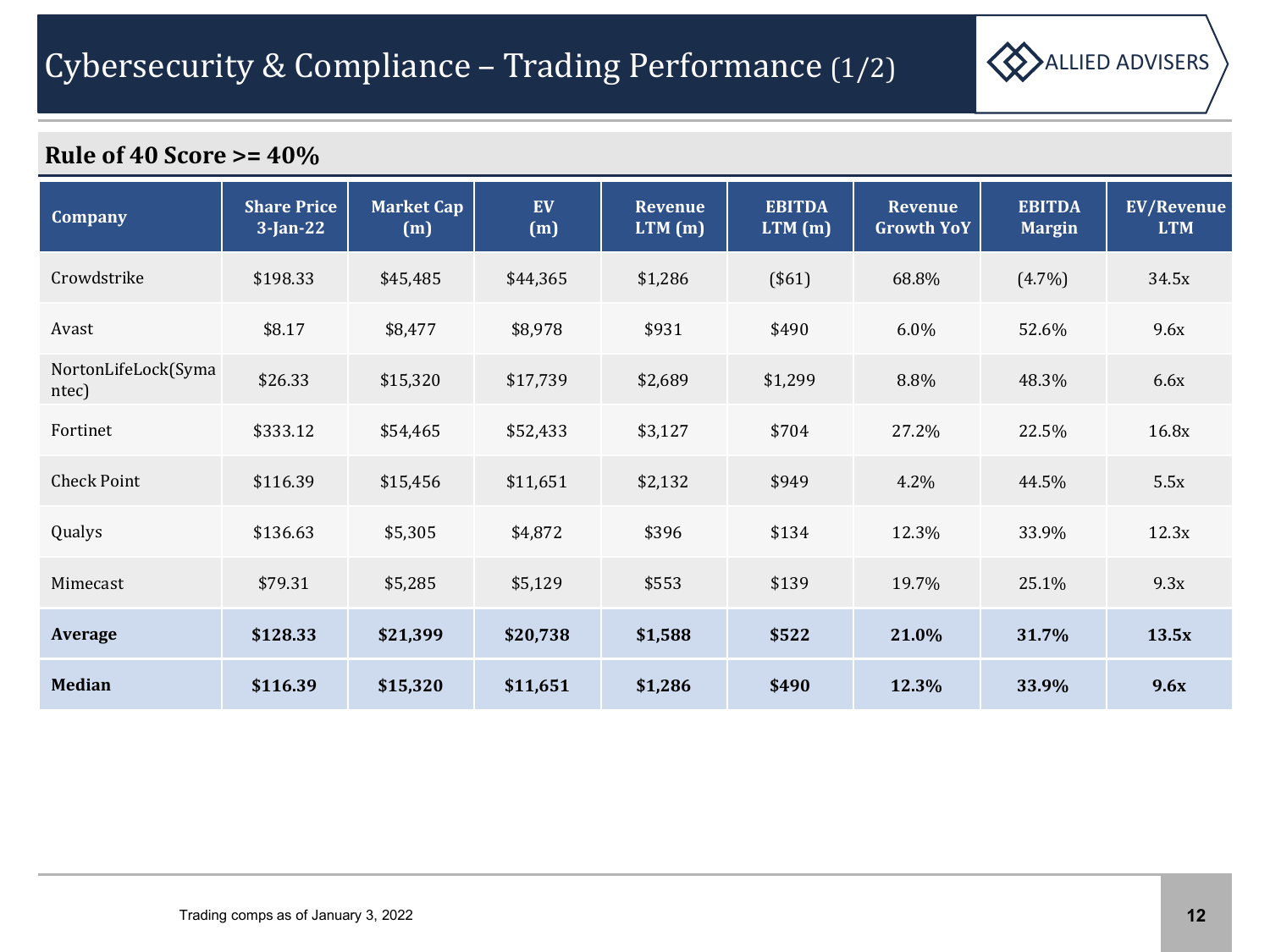

| Company               | <b>Share Price</b><br>$3$ -Jan-22 | <b>Market Cap</b><br>(m) | EV<br>(m) | <b>Revenue</b><br>$LTM$ (m) | <b>EBITDA</b><br>$LTM$ (m) | <b>Revenue</b><br><b>Growth YoY</b> | <b>EBITDA</b><br><b>Margin</b> | <b>EV/Revenue</b><br><b>LTM</b> |
|-----------------------|-----------------------------------|--------------------------|-----------|-----------------------------|----------------------------|-------------------------------------|--------------------------------|---------------------------------|
| <b>Trend Micro</b>    | \$55.41                           | \$7,736                  | \$5,655   | \$1,669                     | \$599                      | 2.8%                                | 35.9%                          | 3.4x                            |
| Cisco                 | \$63.16                           | \$266,384                | \$253,721 | \$50,789                    | \$16,500                   | 5.7%                                | 32.5%                          | 5.0x                            |
| F5 Networks           | \$242.75                          | \$14,863                 | \$14,668  | \$2,603                     | \$636                      | 10.7%                               | 24.4%                          | 5.6x                            |
| Zscaler               | \$301.83                          | \$42,281                 | \$41,674  | \$761                       | (\$181)                    | 58.5%                               | $(23.8\%)$                     | 54.8x                           |
| Palo Alto Networks    | \$544.21                          | \$53,695                 | \$54,205  | \$4,558                     | ( \$12)                    | 27.2%                               | $(0.3\%)$                      | 11.9x                           |
| Radware               | \$38.91                           | \$1,790                  | \$1,459   | \$279                       | \$34                       | 12.3%                               | 12.4%                          | 5.2x                            |
| Tenable               | \$53.69                           | \$5,769                  | \$5,544   | \$510                       | $(*1)$                     | 21.7%                               | $(0.3\%)$                      | 10.9x                           |
| Juniper               | \$35.36                           | \$11,498                 | \$12,003  | \$4,658                     | \$745                      | 5.1%                                | 16.0%                          | 2.6x                            |
| Rapid7                | \$117.75                          | \$6,731                  | \$7,362   | \$497                       | $(*40)$                    | 27.4%                               | $(8.1\%)$                      | 14.8x                           |
| Varonis               | \$48.66                           | \$5,222                  | \$4,711   | \$359                       | (\$69)                     | 32.8%                               | $(19.3\%)$                     | 13.1x                           |
| Okta                  | \$222.66                          | \$34,633                 | \$34,169  | \$1,152                     | (\$464)                    | 50.0%                               | $(40.2\%)$                     | 29.7x                           |
| CyberArk              | \$170.76                          | \$6,789                  | \$6,097   | \$496                       | (\$21)                     | 10.4%                               | $(4.2\%)$                      | 12.3x                           |
| Mandiant, Inc.        | \$17.28                           | \$4,116                  | \$4,364   | \$1,002                     | (\$59)                     | 7.9%                                | $(5.9\%)$                      | 4.4x                            |
| Secureworks           | \$16.11                           | \$1,356                  | \$1,176   | \$547                       | $(*4)$                     | $(2.9\%)$                           | $(0.8\%)$                      | 2.2x                            |
| <b>Tufin Software</b> | \$10.31                           | \$389                    | \$321     | \$106                       | $(*30)$                    | 6.1%                                | $(28.4\%)$                     | 3.0x                            |
| Average               | \$129.26                          | \$30,884                 | \$29,809  | \$4,666                     | \$1,175                    | 18.4%                               | $(0.7\%)$                      | 11.9x                           |
| <b>Median</b>         | \$55.41                           | \$6,789                  | \$6,097   | \$761                       | ( \$12)                    | 10.7%                               | $(0.8\%)$                      | 5.6x                            |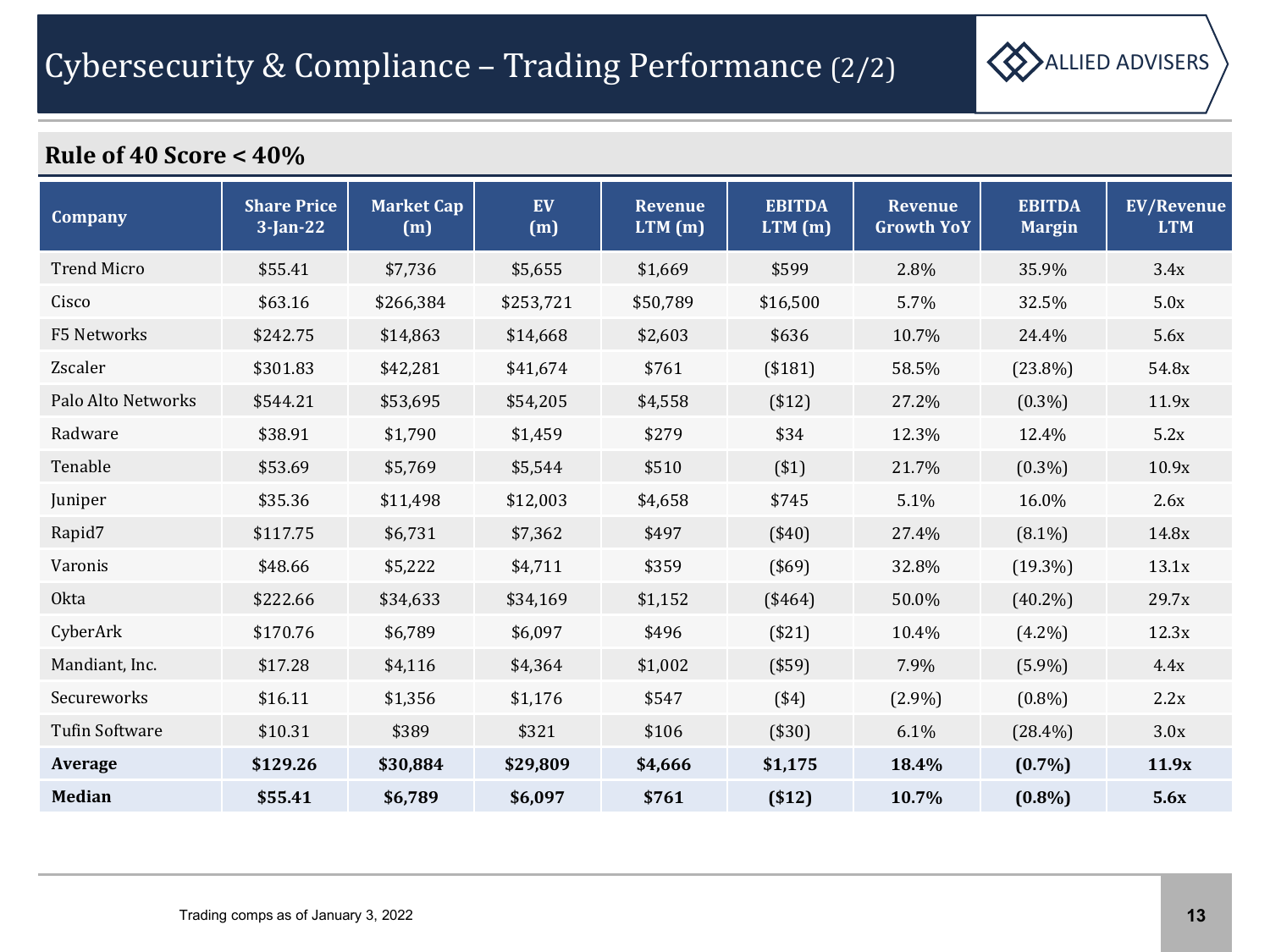

| <b>Company</b>      | <b>Share Price</b><br>$3$ -Jan-22 | <b>Market Cap</b><br>(m) | EV<br>(m) | <b>Revenue</b><br>LTM(m) | <b>EBITDA</b><br>LTM(m) | <b>Revenue</b><br><b>Growth YoY</b> | <b>EBITDA</b><br><b>Margin</b> | <b>EV/Revenue</b><br><b>LTM</b> |
|---------------------|-----------------------------------|--------------------------|-----------|--------------------------|-------------------------|-------------------------------------|--------------------------------|---------------------------------|
| Lightspeed          | \$40.04                           | \$5,930                  | \$4,820   | \$389                    | (\$114)                 | 159.0%                              | $(29.3\%)$                     | 12.4x                           |
| Shopify             | \$1,363.14                        | \$171,211                | \$164,792 | \$4,210                  | \$551                   | 71.3%                               | 13.1%                          | 39.1x                           |
| Aspen Tech          | \$152.33                          | \$10,194                 | \$10,271  | \$730                    | \$391                   | 27.4%                               | 53.5%                          | 14.1x                           |
| Wisetech Global     | \$42.13                           | \$13,664                 | \$13,462  | \$380                    | \$142                   | 28.3%                               | 37.4%                          | 35.4x                           |
| <b>Descartes</b>    | \$82.00                           | \$6,942                  | \$6,787   | \$406                    | \$168                   | 19.5%                               | 41.5%                          | 16.7x                           |
| <b>SPS Commerce</b> | \$138.42                          | \$4,978                  | \$4,747   | \$366                    | \$84                    | 21.1%                               | 22.8%                          | 13.0x                           |
| Average             | \$303.01                          | \$35,487                 | \$34,146  | \$1,080                  | \$204                   | 54.4%                               | 23.2%                          | 21.8x                           |
| <b>Median</b>       | \$110.21                          | \$8,568                  | \$8,529   | \$397                    | \$155                   | 27.9%                               | 30.1%                          | 15.4x                           |

| <b>Company</b>       | <b>Share Price</b><br>$3$ -Jan-22 | <b>Market Cap</b><br>(m) | EV<br>(m) | <b>Revenue</b><br>LTM(m) | <b>EBITDA</b><br>LTM(m) | <b>Revenue</b><br><b>Growth YoY</b> | <b>EBITDA</b><br>Margin | <b>EV/Revenue</b><br><b>LTM</b> |
|----------------------|-----------------------------------|--------------------------|-----------|--------------------------|-------------------------|-------------------------------------|-------------------------|---------------------------------|
| Tecsys               | \$41.24                           | \$601                    | \$584     | \$106                    | \$8                     | 25.6%                               | 7.9%                    | 5.5x                            |
| Manhattan Associates | \$152.63                          | \$9,659                  | \$9,443   | \$639                    | \$152                   | 7.9%                                | 23.7%                   | 14.8x                           |
| Sage                 | \$11.47                           | \$11,724                 | \$12,075  | \$2,492                  | \$676                   | 1.3%                                | 27.1%                   | 4.8x                            |
| Park City Group      | \$5.85                            | \$113                    | \$94      | \$20                     | \$4                     | $(0.6\%)$                           | 21.8%                   | 4.6x                            |
| <b>Wix</b>           | \$160.48                          | \$9,140                  | \$8,454   | \$1,224                  | (\$237)                 | 34.4%                               | $(19.4\%)$              | 6.9x                            |
| Kinaxis              | \$138.99                          | \$3,805                  | \$3,620   | \$237                    | \$13                    | $5.1\%$                             | $5.6\%$                 | 15.3x                           |
| American Software    | \$26.55                           | \$889                    | \$779     | \$117                    | \$10                    | 1.5%                                | 8.4%                    | 6.7x                            |
| Average              | \$76.74                           | \$5,133                  | \$5,007   | \$691                    | \$90                    | 10.7%                               | 10.7%                   | <b>8.4x</b>                     |
| <b>Median</b>        | \$41.24                           | \$3,805                  | \$3,620   | \$237                    | \$10                    | 5.1%                                | $8.4\%$                 | 6.7x                            |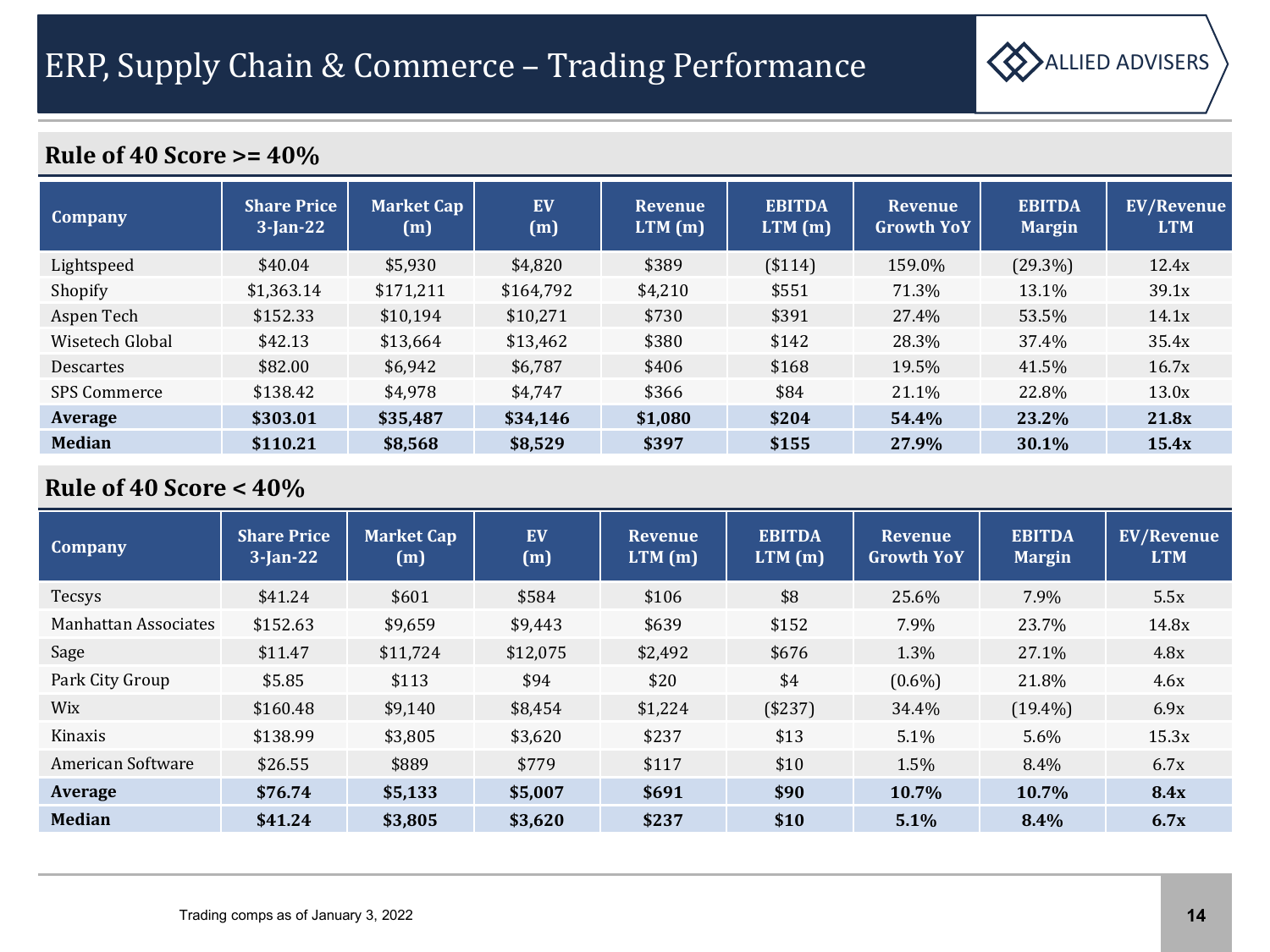

| <b>Company</b>           | <b>Share Price</b><br>$3$ -Jan-22 | <b>Market Cap</b><br>(m) | EV<br>(m) | <b>Revenue</b><br>$LTM$ (m) | <b>EBITDA</b><br>LTM(m) | <b>Revenue</b><br><b>Growth YoY</b> | <b>EBITDA</b><br><b>Margin</b> | <b>EV/Revenue</b><br><b>LTM</b> |
|--------------------------|-----------------------------------|--------------------------|-----------|-----------------------------|-------------------------|-------------------------------------|--------------------------------|---------------------------------|
| <b>Block</b>             | \$164.03                          | \$75,663                 | \$76,244  | \$16,742                    | \$514                   | 118.8%                              | 3.1%                           | 4.6x                            |
| <b>Fidelity National</b> | \$51.42                           | \$14,631                 | \$13,725  | \$14,611                    | \$4,297                 | 55.2%                               | 29.4%                          | 0.9x                            |
| Visa                     | \$221.43                          | \$466,896                | \$473,015 | \$24,105                    | \$16,766                | 10.3%                               | 69.6%                          | 19.6x                           |
| <b>MSCI</b>              | \$595.58                          | \$49,104                 | \$52,153  | \$1,937                     | \$1,139                 | 16.8%                               | 58.8%                          | 26.9x                           |
| Mastercard               | \$370.95                          | \$364,480                | \$371,038 | \$17,788                    | \$10,229                | 14.1%                               | 57.5%                          | 20.9x                           |
| StoneCo                  | \$19.32                           | \$5,969                  | \$6,023   | \$692                       | \$202                   | 31.9%                               | 29.2%                          | 8.7x                            |
| Intuit                   | \$631.47                          | \$178,811                | \$178,068 | \$10,317                    | \$2,965                 | 31.6%                               | 28.7%                          | 17.3x                           |
| <b>Global Payments</b>   | \$141.70                          | \$41,114                 | \$50,352  | \$8,260                     | \$3,573                 | 10.4%                               | 43.3%                          | 6.1x                            |
| SS&C                     | \$82.70                           | \$21,028                 | \$27,118  | \$4,960                     | \$1,991                 | 6.3%                                | 40.1%                          | 5.5x                            |
| FactSet Research         | \$476.02                          | \$17,992                 | \$18,139  | \$1,628                     | \$602                   | 7.4%                                | 37.0%                          | 11.1x                           |
| PayPal                   | \$194.94                          | \$229,041                | \$225,447 | \$24,569                    | \$5,361                 | 21.0%                               | 21.8%                          | 9.2x                            |
| Fiserv                   | \$107.62                          | \$71,054                 | \$92,098  | \$15,801                    | \$5,874                 | 4.9%                                | 37.2%                          | 5.8x                            |
| Bill.com                 | \$233.54                          | \$23,950                 | \$22,982  | \$308                       | (\$128)                 | 82.9%                               | $(41.4\%)$                     | 74.5x                           |
| Average                  | \$253.13                          | \$119,979                | \$123,569 | \$10,901                    | \$4,107                 | 31.7%                               | 31.9%                          | 16.2x                           |
| <b>Median</b>            | \$194.94                          | \$49,104                 | \$52,153  | \$10,317                    | \$2,965                 | 16.8%                               | 37.0%                          | 9.2x                            |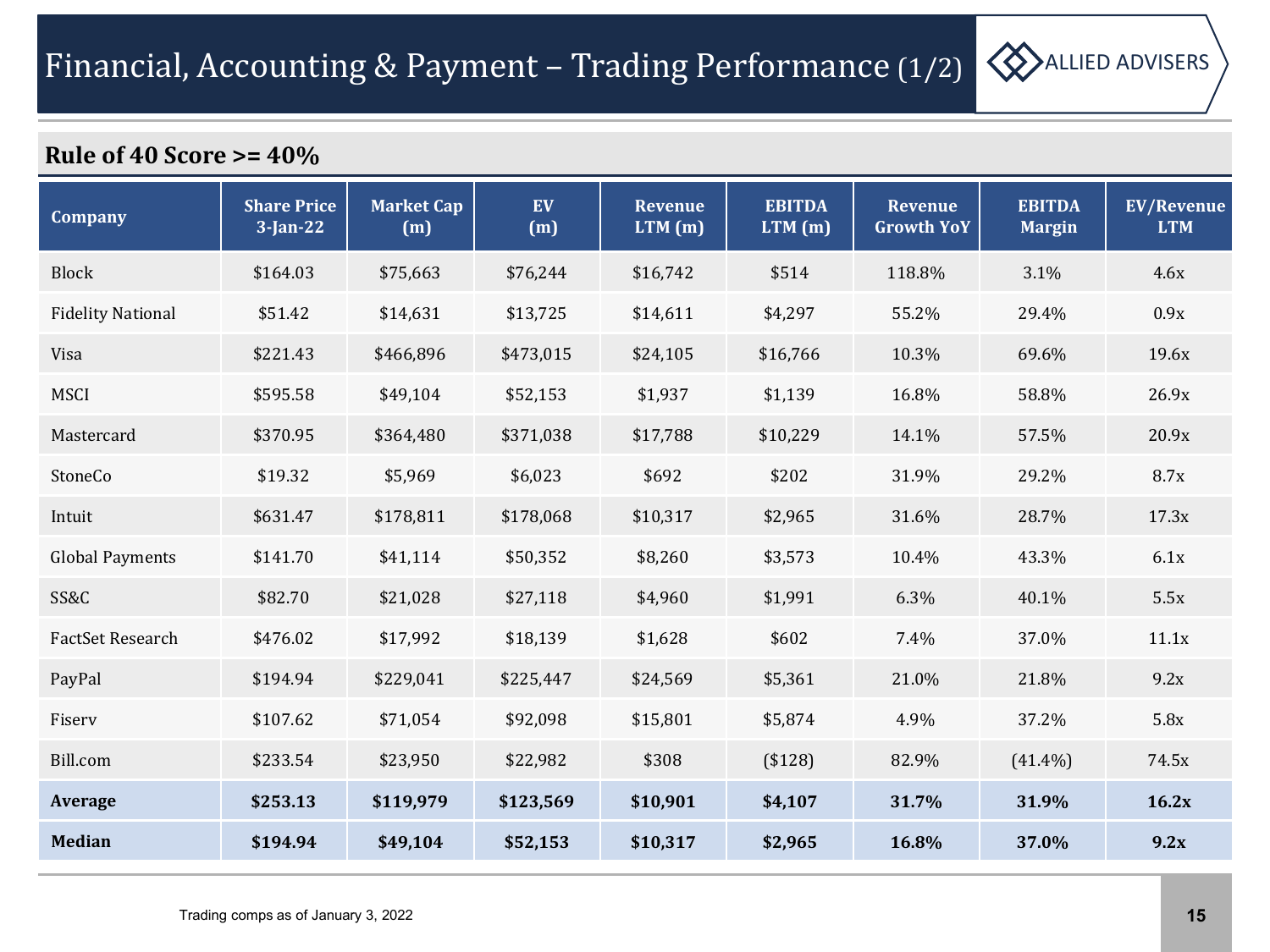

| <b>Company</b>        | <b>Share Price</b><br>$3$ -Jan-22 | <b>Market Cap</b><br>(m) | EV<br>(m) | <b>Revenue</b><br>$LTM$ (m) | <b>EBITDA</b><br>LTM(m) | <b>Revenue</b><br><b>Growth YoY</b> | <b>EBITDA</b><br><b>Margin</b> | <b>EV/Revenue</b><br><b>LTM</b> |
|-----------------------|-----------------------------------|--------------------------|-----------|-----------------------------|-------------------------|-------------------------------------|--------------------------------|---------------------------------|
| <b>EVO Payments</b>   | \$25.76                           | \$1,222                  | \$2,374   | \$480                       | \$158                   | 6.3%                                | 33.0%                          | 4.9x                            |
| Fair Isaac            | \$443.13                          | \$12,123                 | \$13,263  | \$1,317                     | \$459                   | 1.7%                                | 34.8%                          | 10.1x                           |
| Broadridge Financial  | \$180.95                          | \$21,638                 | \$25,787  | \$5,169                     | \$1,150                 | 12.4%                               | 22.2%                          | 5.0x                            |
| <b>Wolters Kluwer</b> | \$115.68                          | \$29,927                 | \$32,656  | \$5,441                     | \$1,725                 | 2.8%                                | 31.7%                          | 6.0x                            |
| Temenos               | \$137.99                          | \$9,882                  | \$10,870  | \$954                       | \$278                   | 4.3%                                | 29.1%                          | 11.4x                           |
| Avalara               | \$126.71                          | \$11,013                 | \$10,497  | \$649                       | $(*45)$                 | 40.0%                               | $(6.9\%)$                      | 16.2x                           |
| Jack Henry            | \$171.50                          | \$12,698                 | \$12,777  | \$1,794                     | \$482                   | 4.9%                                | 26.9%                          | 7.1x                            |
| Xero                  | \$101.71                          | \$15,139                 | \$15,125  | \$653                       | \$36                    | 25.2%                               | 5.5%                           | 23.2x                           |
| Coupa                 | \$164.06                          | \$12,252                 | \$13,220  | \$696                       | (\$97)                  | 42.1%                               | $(13.9\%)$                     | 19.0x                           |
| Greensky              | \$11.75                           | \$1,083                  | \$1,213   | \$519                       | \$141                   | $(2.1\%)$                           | 27.2%                          | 2.3x                            |
| Blackline             | \$103.04                          | \$6,044                  | \$5,995   | \$406                       | ( \$4)                  | 20.8%                               | $(0.9\%)$                      | 14.8x                           |
| <b>ACI Worldwide</b>  | \$34.95                           | \$4,109                  | \$5,113   | \$1,291                     | \$265                   | $(1.3\%)$                           | 20.6%                          | 4.0x                            |
| Bottomline            | \$56.50                           | \$2,540                  | \$2,582   | \$483                       | \$46                    | 8.1%                                | 9.5%                           | 5.3x                            |
| Q2 Holdings           | \$81.11                           | \$4,608                  | \$4,834   | \$476                       | (\$38)                  | 25.0%                               | $(8.0\%)$                      | 10.2x                           |
| <b>Average</b>        | \$125.35                          | \$10,306                 | \$11,165  | \$1,452                     | \$326                   | 13.6%                               | 15.1%                          | 10.0x                           |
| <b>Median</b>         | \$109.36                          | \$10,448                 | \$10,684  | \$674                       | \$150                   | 7.2%                                | 21.4%                          | <b>8.6x</b>                     |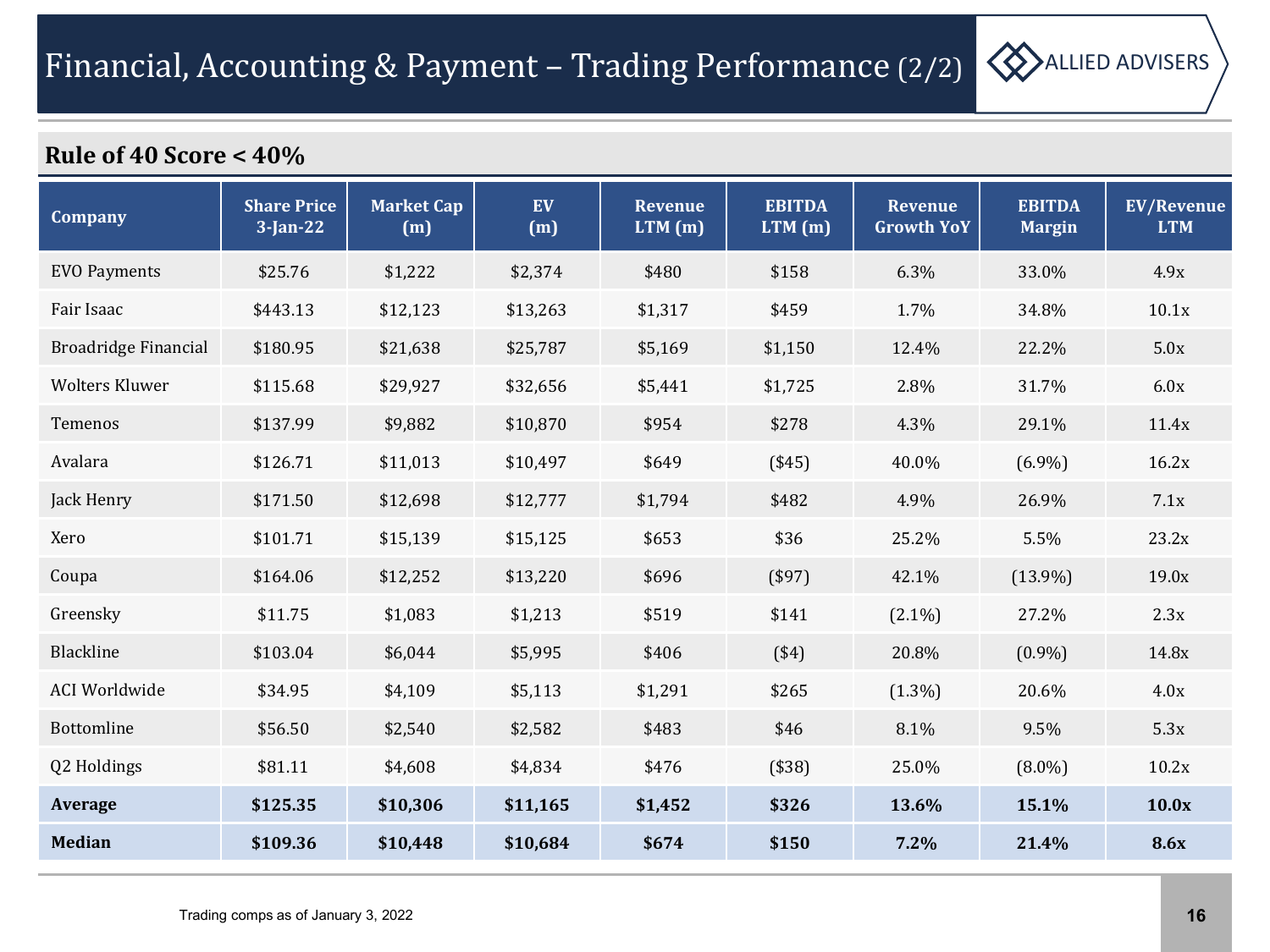

| <b>Company</b> | <b>Share Price</b><br>$3$ -Jan-22 | <b>Market Cap</b><br>(m) | EV<br>(m) | <b>Revenue</b><br>LTM(m) | <b>EBITDA</b><br>LTM(m) | <b>Revenue</b><br><b>Growth YoY</b> | <b>EBITDA</b><br><b>Margin</b> | <b>EV/Revenue</b><br><b>LTM</b> |
|----------------|-----------------------------------|--------------------------|-----------|--------------------------|-------------------------|-------------------------------------|--------------------------------|---------------------------------|
| Fiverr         | \$109.50                          | \$4,002                  | \$3,664   | \$274                    | ( \$24)                 | 67.8%                               | $(8.8\%)$                      | 13.4x                           |
| Docebo         | \$66.52                           | \$2,181                  | \$1,972   | \$93                     | $($ \$9)                | 65.1%                               | $(10.2\%)$                     | 21.2x                           |
| Paychex        | \$134.51                          | \$48,531                 | \$48,412  | \$4,332                  | \$1,910                 | $9.0\%$                             | 44.1%                          | 11.2x                           |
| Paycom         | \$404.94                          | \$23,485                 | \$23,355  | \$991                    | \$269                   | 21.8%                               | 27.1%                          | 23.6x                           |
| Average        | \$178.87                          | \$19,550                 | \$19,351  | \$1,423                  | \$536                   | 40.9%                               | <b>13.1%</b>                   | 17.3x                           |
| <b>Median</b>  | \$122.01                          | \$13,743                 | \$13,510  | \$633                    | \$130                   | 43.4%                               | 9.2%                           | 17.3x                           |

| <b>Company</b>      | <b>Share Price</b><br>$3$ -Jan-22 | <b>Market Cap</b><br>(m) | EV<br>(m) | <b>Revenue</b><br>LTM(m) | <b>EBITDA</b><br>LTM(m) | <b>Revenue</b><br><b>Growth YoY</b> | <b>EBITDA</b><br><b>Margin</b> | <b>EV/Revenue</b><br><b>LTM</b> |
|---------------------|-----------------------------------|--------------------------|-----------|--------------------------|-------------------------|-------------------------------------|--------------------------------|---------------------------------|
| Paylocity           | \$231.83                          | \$12,757                 | \$12,762  | \$682                    | \$99                    | 19.5%                               | 14.6%                          | 18.7x                           |
| ADP                 | \$244.01                          | \$102,822                | \$104,670 | \$15,367                 | \$4,167                 | 5.5%                                | 27.1%                          | 6.8x                            |
| Workday             | \$263.72                          | \$65,930                 | \$64,510  | \$4,894                  | \$526                   | 17.6%                               | 10.7%                          | 13.2x                           |
| Upland              | \$18.47                           | \$564                    | \$930     | \$305                    | \$56                    | 8.9%                                | 18.5%                          | 3.1x                            |
| Healthstream        | \$26.43                           | \$834                    | \$800     | \$254                    | \$42                    | 3.5%                                | 16.7%                          | 3.1x                            |
| TriNet              | \$96.44                           | \$6,341                  | \$6,211   | \$4,371                  | \$460                   | $9.6\%$                             | 10.5%                          | 1.4x                            |
| Ceridian            | \$104.94                          | \$15,881                 | \$16,678  | \$965                    | \$21                    | 14.7%                               | 2.2%                           | 17.3x                           |
| Insperity           | \$117.83                          | \$4,537                  | \$4,471   | \$4,738                  | \$212                   | 10.0%                               | 4.5%                           | 0.9x                            |
| Freelancer          | \$0.40                            | \$179                    | \$176     | \$43                     | \$3                     | 5.3%                                | 7.0%                           | 4.1x                            |
| <b>BenefitFocus</b> | \$11.02                           | \$368                    | \$543     | \$264                    | \$24                    | $(5.3\%)$                           | $9.1\%$                        | 2.1x                            |
| Crowdworks          | \$10.54                           | \$161                    | \$125     | \$70                     | \$5                     | $(15.8\%)$                          | 7.8%                           | 1.8x                            |
| Average             | \$102.33                          | \$19,125                 | \$19,261  | \$2,905                  | \$511                   | 6.7%                                | 11.7%                          | 6.6x                            |
| <b>Median</b>       | \$96.44                           | \$4,537                  | \$4,471   | \$682                    | \$56                    | 8.9%                                | 10.5%                          | 3.1x                            |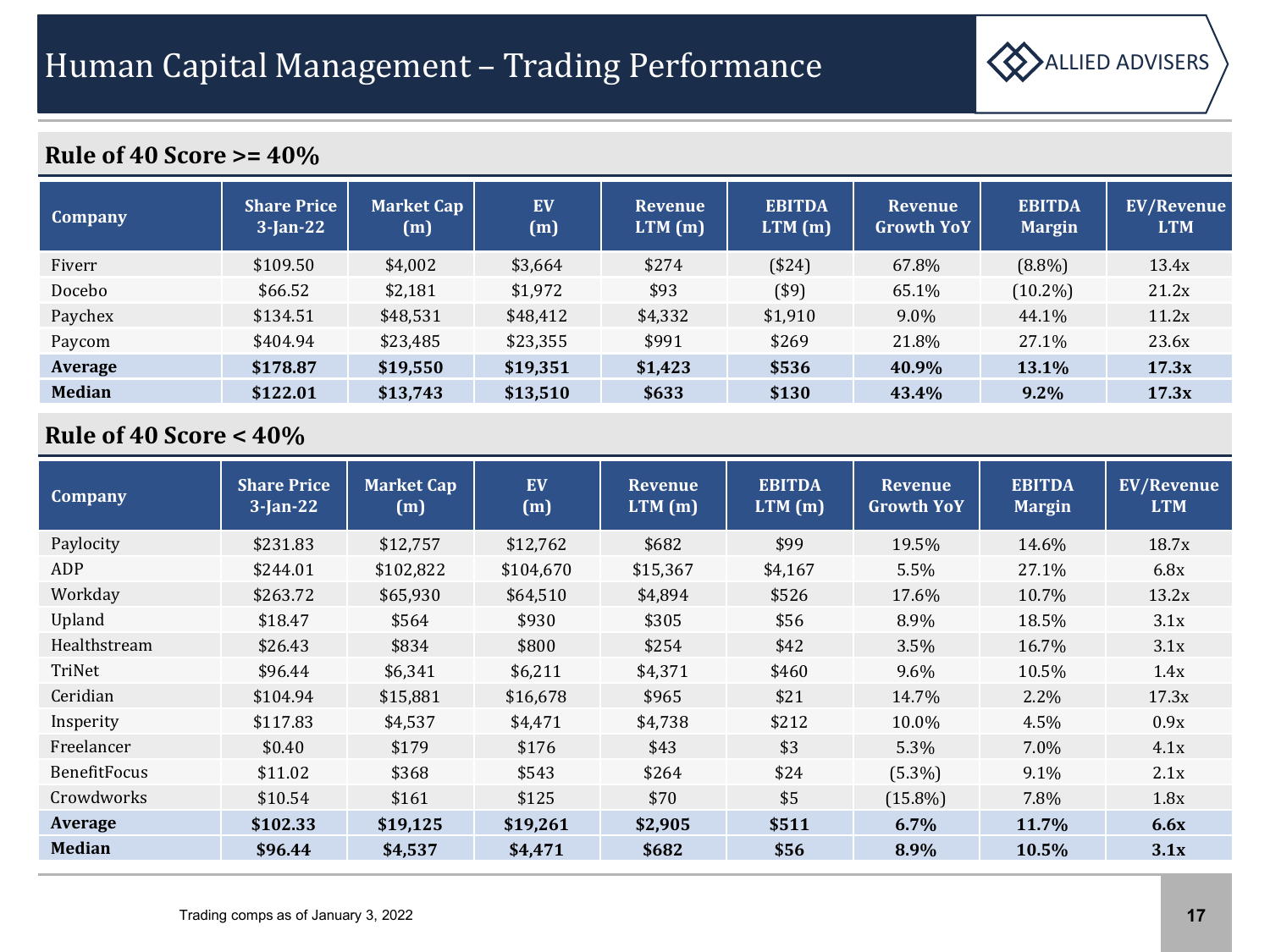

| Company       | <b>Share Price</b><br>$3$ -Jan-22 | Market Cap<br>(m) | EV<br>(m)   | <b>Revenue</b><br>LTM(m) | <b>EBITDA</b><br>LTM(m) | <b>Revenue</b><br><b>Growth YoY</b> | <b>EBITDA</b><br><b>Margin</b> | <b>EV/Revenue</b><br><b>LTM</b> |
|---------------|-----------------------------------|-------------------|-------------|--------------------------|-------------------------|-------------------------------------|--------------------------------|---------------------------------|
| Alphabet      | \$2,899.83                        | \$1,925,330       | \$1,810,993 | \$239,210                | \$88,483                | 39.3%                               | 37.0%                          | 7.6x                            |
| Microsoft     | \$334.75                          | \$2,513,296       | \$2,461,647 | \$176,251                | \$87,962                | 19.8%                               | 49.9%                          | 14.0x                           |
| Oracle        | \$87.90                           | \$234,732         | \$290,768   | \$41,399                 | \$19,062                | 5.1%                                | 46.0%                          | 7.0x                            |
| Average       | \$1,107.49                        | \$1,557,786       | \$1,521,136 | \$152,287                | \$65,169                | 21.4%                               | 44.3%                          | 9.5x                            |
| <b>Median</b> | \$334.75                          | \$1,925,330       | \$1,810,993 | \$176,251                | \$87,962                | 19.8%                               | 46.0%                          | 7.6x                            |

| <b>Company</b> | <b>Share Price</b><br>$3$ -Jan-22 | <b>Market Cap</b><br>(m) | EV<br>(m) | <b>Revenue</b><br>LTM(m) | <b>EBITDA</b><br>LTM(m) | <b>Revenue</b><br><b>Growth YoY</b> | <b>EBITDA</b><br><b>Margin</b> | <b>EV/Revenue</b><br><b>LTM</b> |
|----------------|-----------------------------------|--------------------------|-----------|--------------------------|-------------------------|-------------------------------------|--------------------------------|---------------------------------|
| SAP            | \$140.29                          | \$165,482                | \$175,899 | \$31,757                 | \$8,311                 | $(2.9\%)$                           | 26.2%                          | 5.5x                            |
| <b>IBM</b>     | \$136.04                          | \$122,001                | \$173,053 | \$74,461                 | \$17,633                | $(0.8\%)$                           | 23.7%                          | 2.3x                            |
| HP             | \$16.14                           | \$20,876                 | \$32,387  | \$27,784                 | \$5,206                 | $3.0\%$                             | 18.7%                          | 1.2x                            |
| <b>Average</b> | \$97.49                           | \$102,786                | \$127,113 | \$44,667                 | \$10,384                | $(0.2\%)$                           | 22.9%                          | 3.0x                            |
| <b>Median</b>  | \$136.04                          | \$122,001                | \$173,053 | \$31,757                 | \$8,311                 | $(0.8\%)$                           | 23.7%                          | 2.3x                            |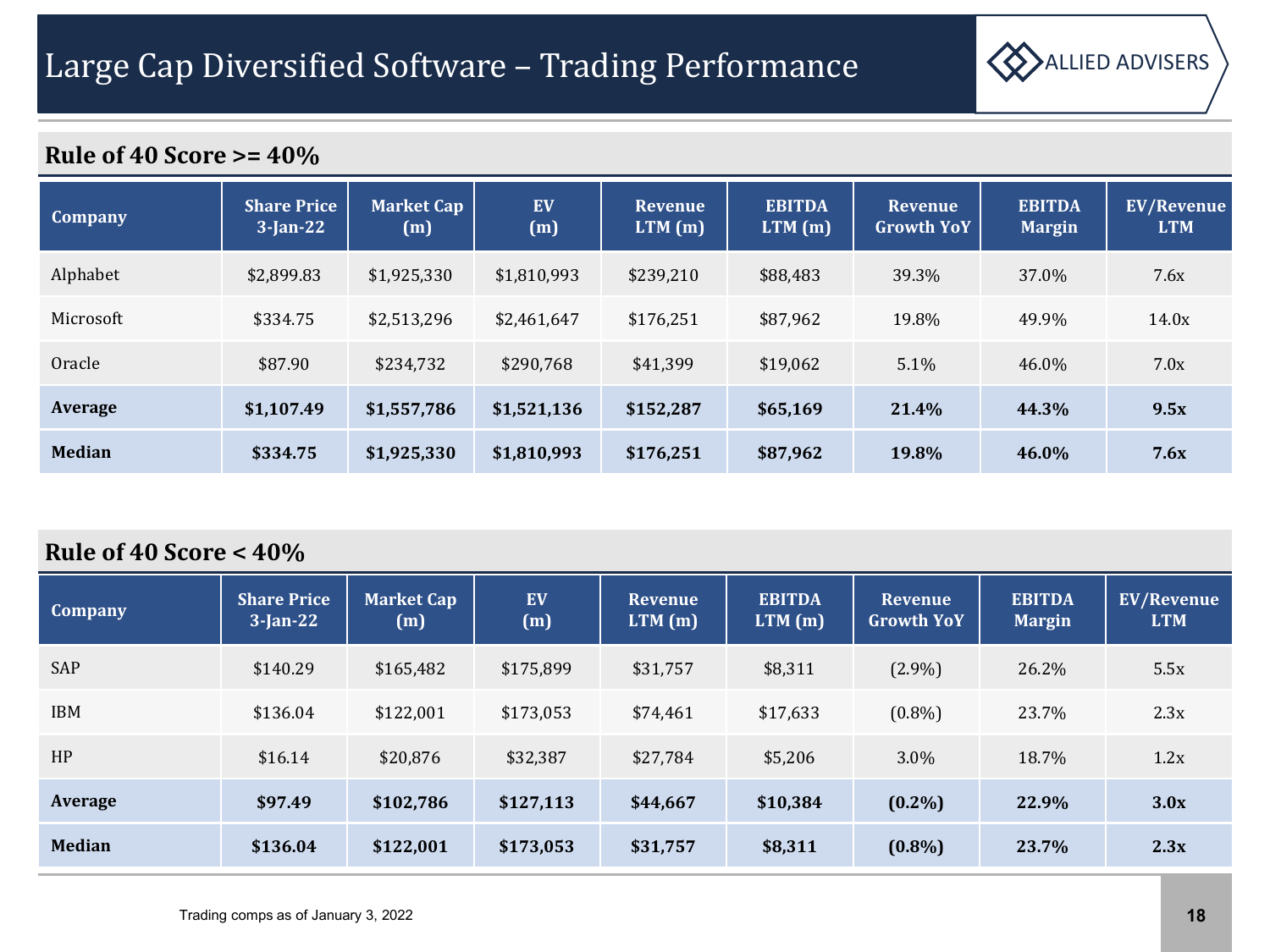

| <b>Company</b>            | <b>Share Price</b><br>$3$ -Jan-22 | <b>Market Cap</b><br>(m) | EV<br>(m) | <b>Revenue</b><br>$LTM$ (m) | <b>EBITDA</b><br>LTM(m) | <b>Revenue</b><br><b>Growth YoY</b> | <b>EBITDA</b><br><b>Margin</b> | <b>EV/Revenue</b><br><b>LTM</b> |
|---------------------------|-----------------------------------|--------------------------|-----------|-----------------------------|-------------------------|-------------------------------------|--------------------------------|---------------------------------|
| Ebix                      | \$31.46                           | \$973                    | \$1,596   | \$950                       | \$139                   | 72.9%                               | 14.6%                          | 1.7x                            |
| Chegg                     | \$31.12                           | \$4,511                  | \$4,449   | \$775                       | \$184                   | 37.3%                               | 23.8%                          | 5.7x                            |
| Veeva                     | \$256.31                          | \$39,411                 | \$37,116  | \$1,762                     | \$526                   | 27.7%                               | 29.8%                          | 21.1x                           |
| <b>Black Knight</b>       | \$81.51                           | \$12,558                 | \$15,935  | \$1,431                     | \$522                   | 19.6%                               | 36.5%                          | 11.1x                           |
| Learning<br>Technologies  | \$2.39                            | \$1,884                  | \$1,865   | \$208                       | \$55                    | 27.9%                               | 26.3%                          | 9.0x                            |
| <b>Tyler Technologies</b> | \$523.85                          | \$21,465                 | \$22,657  | \$1,442                     | \$301                   | 28.5%                               | 20.9%                          | 15.7x                           |
| Stride, Inc.              | \$33.24                           | \$1,377                  | \$1,747   | \$1,566                     | \$168                   | 35.6%                               | 10.7%                          | 1.1x                            |
| Constellation<br>Software | \$1,839.54                        | \$38,983                 | \$39,767  | \$4,814                     | \$938                   | 25.6%                               | 19.5%                          | 8.3x                            |
| Average                   | \$349.93                          | \$15,145                 | \$15,641  | \$1,619                     | \$354                   | 34.4%                               | 22.8%                          | 9.2x                            |
| <b>Median</b>             | \$57.38                           | \$8,535                  | \$10,192  | \$1,437                     | \$243                   | 28.2%                               | 22.3%                          | <b>8.6x</b>                     |